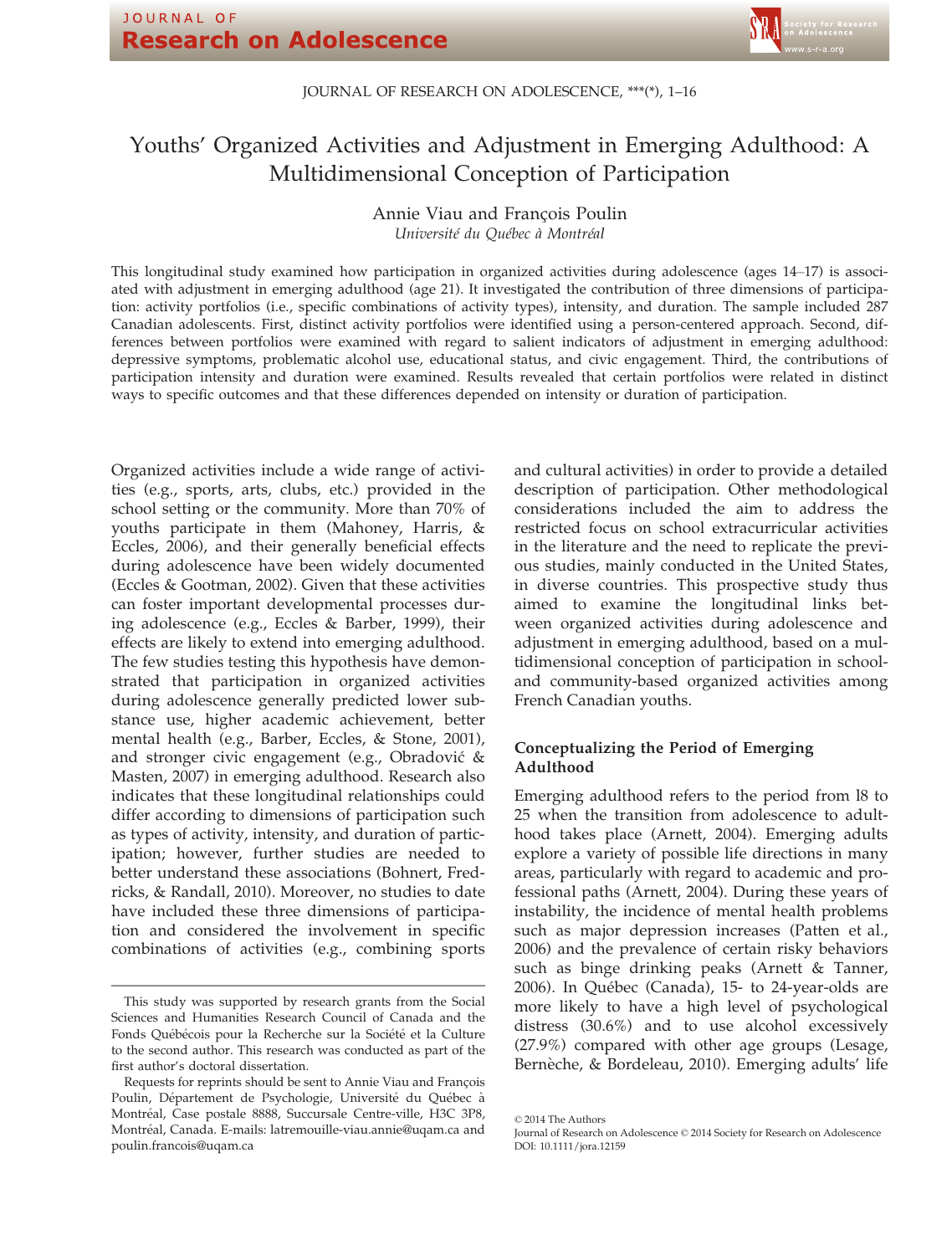is also marked by momentous events to achieve independence such as completing school (Arnett, 2004). In most industrialized countries, attending postsecondary education is a typical experience of emerging adulthood that is positively related to future benefits like occupational status (Arnett, 2004). Furthermore, according to the positive youth development perspective (PYD: Lerner, 2004, 2009), emerging adults are empowered to make a significant contribution to the community and the civil society through their civic engagement. Civic engagement is designed to address issues of public concern and can take many forms such as voluntarism and political participation (American Psychological Association, 2014). Civic engagement is considered as an important indicator of a successful transition to adulthood that is a result of positive youth development (Lerner, 2009; Silbereisen & Lerner, 2007). The outcomes examined in this study thus aimed to capture four salient indicators of adjustment in emerging adulthood: depressive symptoms, problematic alcohol use, educational status, and civic engagement.

# Considering Developmental Continuity

According to developmental psychology, human growth throughout the lifespan can be viewed as a continuous process so that past development is critical for present development and current experiments generate gains on which future development is built (Keenan & Evans, 2009). Because adolescence is seen as an important developmental period during which the acquisition of attitudes, skills, and so on leads to a successful adulthood (Eccles & Gootman, 2002), special attention should be paid to developmental contexts during adolescence that might contribute to this transition. Such examinations require accounting for developmental continuity to enhance the reliability of the observed associations. Examining the long-term contribution of organized activities requires including the previous levels of adjustment outcomes as control variables in order to not overestimate their effects. It also requires statistically controlling for factors that predict activity participation, such as gender and family structure (Eccles & Barber, 1999; Harrison & Narayan, 2003), so that the results do not reflect preexistent differences.

# Organized Activities as Developmental Contexts

The positive youth development (PYD: Lerner, 2009) perspective focuses on enhancing positive characteristics among youths to better prepare them for adulthood. This perspective postulates that PYD emerges when youths' strengths are supported and developed by developmental assets (i.e., valuable resources) of the contexts in which they develop. According to the PYD perspective, organized activities have several common features which appear to be linked with positive development, including rule-guided engagement (i.e., when participation occurs within a context involving constraints and rules), adult supervision, regular participation, and the opportunity to make a significant contribution (Eccles & Gootman, 2002; Larson, 2000). Compared with unstructured leisure activities, organized activities appear to provide more support and unique opportunities for learning (Gardner, Roth, & Brooks-Gunn, 2008). For example, the opportunity to develop social relationships and an increased sense of belonging in a safe environment might contribute to explaining the psychological benefits of participation (Fredricks & Eccles, 2005). Moreover, according to the ecological model (Bronfenbrenner, 1979), one must consider the relationship between the developing person and the multiple social systems in which growth occurs to understand human development. From this perspective, organized activities can contribute to youth development specifically by providing youths with the opportunity to be involved in a plurality of contexts other than family and school (Feldman & Matjasko, 2012). Participating in these various activities becomes increasingly important during adolescence because such activities can foster identity exploration, social integration, and the acquisition of social capital (Dworkin, Larson, & Hansen, 2003). Such social bonds are thought to deter deviant behavior (Mahoney, 2000; Youniss, McLellan, Su, & Yates, 1999). Extracurricular activities might also foster a positive connection toward school which is in turn believed to support the educational attainment process (Mahoney, 2000; Mahoney, Cairns, & Farmer, 2003). Through these important developmental mechanisms, the effects of organized activities could thus be maintained beyond adolescence.

# A Multidimensional Conception of Participation

Breadth of participation represents the number of types of activities (e.g., team sports, cultural activities, etc.) in which youths participate. Because different types of activities provide different opportunities for learning, breadth of participation appears to foster a wide range of developmental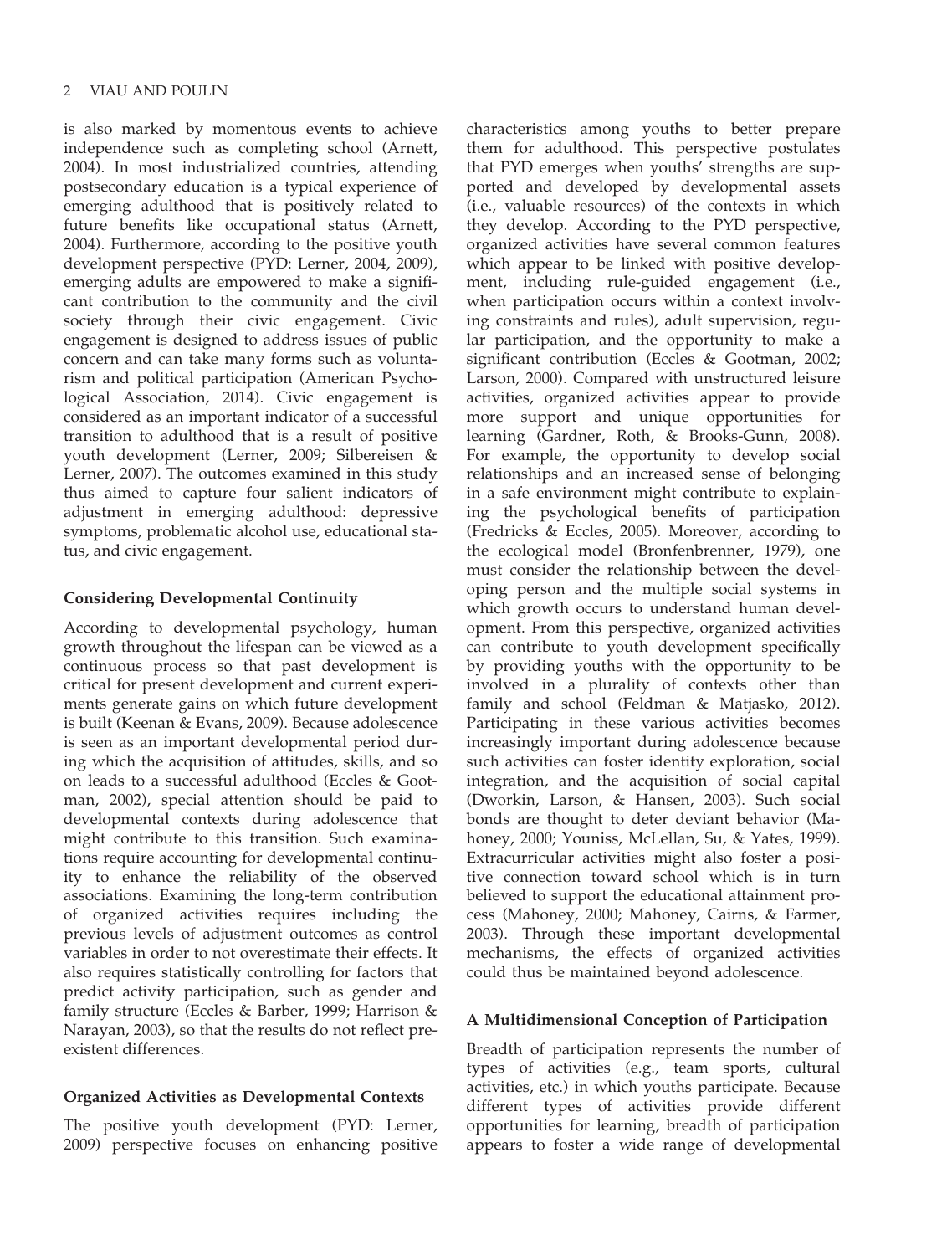experiences (Hansen, Larson, & Dworkin, 2003). Breadth of participation during adolescence is associated with higher civic engagement in adulthood (Youniss et al., 1999). However, using an aggregate index of breadth of participation overlooks important individual differences related to the selection of activities. Moreover, studies indicate that the long-term effects of participation vary according to the type of activity engaged in (e.g., Barber et al., 2001; Eccles & Barber, 1999; Fredricks & Eccles, 2006a; Hoffman, 2006). Although the categorization of activities varies among these studies, sports involvement is repeatedly linked to higher levels of risky behavior such as alcohol use, while prosocial (e.g., volunteering) and artistic activities are tied to low rates of risky behavior, school clubs and prosocial activities are related to more civic engagement, and several activity types (i.e., artistic activities, prosocial activities, sports, and school clubs) are positively associated with educational outcomes. Therefore, using an aggregate index of participation breadth overlooks the important variations related to activity types that might contribute to explaining long-term associations.

Furthermore, current research provides little knowledge on the long-term effects of particular combinations of activities. Because approximately 70% of youths participate in several activities simultaneously (Larson, Hansen, & Moneta, 2006), some researchers have suggested examining activity portfolios (e.g., Feldman & Matjasko, 2007; Metzger, Crean, & Forbes-Jones, 2009). To this end, some studies used arbitrary portfolios (e.g., combining sports and prosocial activities or sports and school clubs) and have found that some combinations of activities are associated in a unique way with specific indicators of long-term adjustment (e.g., Fredricks & Eccles, 2006a). However, this approach does not consider the actual heterogeneity of youths' participation. A more suitable approach involves identifying the portfolios using cluster analysis (e.g., Bartko & Eccles, 2003; Lerner, 2009; Zarrett et al., 2009). This person-centered procedure groups youths together based on their similar participation in specific types of activities. This method thus provides a more holistic view of the experiences of involvement through different activity types and allows for examination of their joint effects on adjustment (Linver, Roth, & Brooks-Gunn, 2009). Because there is considerable heterogeneity in the number of activity types within each activity portfolio, identifying these patterns of activity involvement is viewed as a method for capturing breadth of participation (Bohnert et al.,

2010). Moreover, compared with an aggregate index of participation breadth, activity portfolios have the additional advantage of providing information on qualitative differences in specific combinations of activity types (Bohnert et al., 2010).

Only two studies examining the long-term effects of different portfolios derived from a cluster analysis have found that some combinations of activities during adolescence are associated in a unique way with specific indicators of adjustment in the early 20s. Specifically, portfolios that are characterized by intensive participation in sports have been linked with academic resilience among educationally vulnerable adolescents (Peck, Roeser, Zarrett, & Eccles, 2008). On the other hand, Kort-Butler and Martin (2013) found that sports-focused portfolios were linked to a lower social adjustment and more risky behaviors (e.g., binge drinking) in a normative sample. This study also showed that portfolios with greater breadth of participation promoted better social adjustment (i.e., prosocial beliefs and social responsibility) and less risky behaviors. Thus, identifying activity portfolios and comparing them with regard to long-term adjustment appears to be a promising avenue of research. Because activity types provide different developmental opportunities and are differently related with later adjustment (e.g., Hansen, Skorupski, & Arrington, 2010; Hoffman, 2006), it is likely that their shared experiences during adolescence have a particular impact on long-term adjustment.

In addition, researchers now agree on the importance of using a multidimensional measure of participation which also includes the intensity (i.e., frequency) and duration (e.g., number of years) of participation (Bohnert et al., 2010). Spending more time in an activity is likely to foster a greater number of experiences and a better integration of skills (Hansen & Larson, 2007; Larson & Verma, 1999). In general, studies have shown that intensive participation in organized activities during adolescence is associated with better social, educational, and occupational adjustment in adulthood (Gardner et al., 2008; Peck et al., 2008; Roeser & Peck, 2003). Moreover, the effects of participation could increase when this participation extends over years. Based on a few rare studies, participating in organized activities over 1 year (vs. 2 years) or 3 years (vs. 2 years or less) during high school is associated with higher educational status and civic engagement in adulthood (Gardner et al., 2008; Mahoney et al., 2003; Zaff, Moore, Papillo, & Williams, 2003). By influencing the nature of experiences acquired in the activity context (Hansen & Larson, 2007), the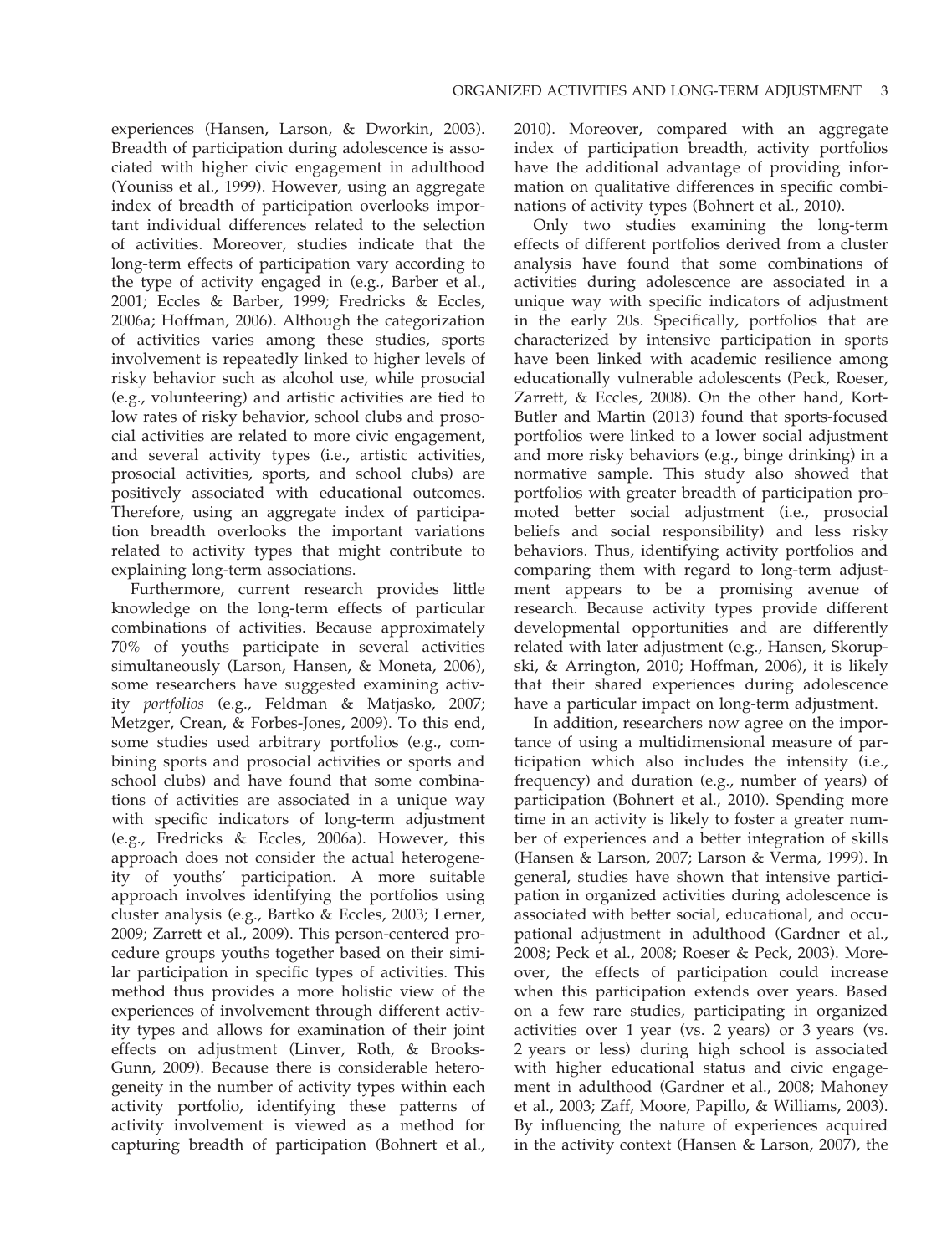intensity and duration of participation could have a unique effect on long-term adjustment.

Moreover, the way in which intensity is distributed among different types of activities could have a particular effect on adjustment. In adolescence, giving more time to prosocial activities appears to be negatively associated with substance use and dedicating more time to team sports or clubs appears to foster academic adjustment and mental health (Fredricks & Eccles, 2005; Youniss et al., 1999). In addition, the effects associated with different types of activities might depend on the duration of involvement. For example, more years of participation in sports predict higher substance use, whereas more years of participation in artistic activities predict lower substance use (Fauth, Roth, & Brooks-Gunn, 2007; Fredricks & Eccles, 2006b). The long-term effects of activity portfolios could thus vary depending on the dosage of participation. To date, studies have failed to examine this possible interaction effect because portfolios derived from cluster analysis have been based on the duration or intensity of participation in each activity type. Thus, these portfolios have aggregated two distinct dimensions of participation that may have confounded their effects.

## Objectives of This Study

The first objective of this study involved identifying activity portfolios during adolescence. To this end, a cluster analysis was conducted based on youths' reports of involvement in different types of schooland community-based organized activities. The second objective consisted of comparing the portfolios in relation to salient indicators of adjustment in emerging adulthood: depressive symptoms, problematic alcohol use, educational status, and civic engagement. The third objective involved examining the contribution of the other two dimensions of participation: intensity and duration. In addition to examining their unique effect on adjustment, their potential interactions with the portfolios were also tested. It was thus possible to determine whether the differences observed between portfolios in relation to adjustment varied according to the dosage of participation. A longitudinal research design covering adolescence and emerging adulthood (from ages 12 to 21) was used to meet these objectives. Factors favouring activity participation (i.e., gender and family structure) as well as prior level of adjustment at age 12 (i.e., depressive symptoms, alcohol use, academic achievement, or prosociality) were included in the analyses as control variables.

## METHOD

#### Participants and Research Design

The data used for this article came from a longitudinal study initiated in 2001 with 390 students (58% girls) in Grade 6 (age 12). These youths were mostly Caucasian (90%), French-speaking, and recruited from eight French-speaking schools in the Laval School Board in Quebec (Canada). They mostly came from intact families (68%). Annual family income before taxes was generally equivalent to CAN\$50,000 or higher (68%). This longitudinal study covered three phases: (1) last year of elementary school (Grade 6; age 12), (2) high school (Grades 8, 9, 10, and 11; ages 14 to 17), and (3) emerging adulthood (age 21). The participation rate of the initial sample varied from 72% to 78% from ages 14 to 17 and was 79% at age 21. The sample used in the analyses was made up in two steps. First, only youths who took part in at least three of the four annual data collections during high school were selected for the examination of their activity portfolios ( $n = 287$ , 61% girls). Second, among these youths, only those who took part in the data collection at age 21 were selected for the examination of the links between participation and adjustment at age 21 ( $n = 254$ , 61% girls). Compared with the rest of the initial sample, a greater number of these youths came from intact families ( $p \leq .001$ ) and a greater proportion of them were girls ( $p \leq .05$ ). This sample did not differ from the rest of the initial sample with regard to family income, depressive symptoms, alcohol use, academic achievement, and prosociality at age 12.

# Procedure

In Grade 6, the control variables were measured using a self-report questionnaire completed individually in the classroom under the supervision of research assistants. In Grades 8, 9, 10, and 11, participation in organized activities was assessed every year using a structured telephone interview conducted by trained research assistants. Indicators of adjustment were measured at age 21 through a selfreport questionnaire. The majority of questionnaires were administered individually at the youth's home, while some questionnaires had to be mailed out (20%). From Grade 8 onwards, participants received compensation of twenty dollars in cash or as a gift certificate. This study was approved by the Internal Review Board for Ethics in Research with Humans of the authors' University.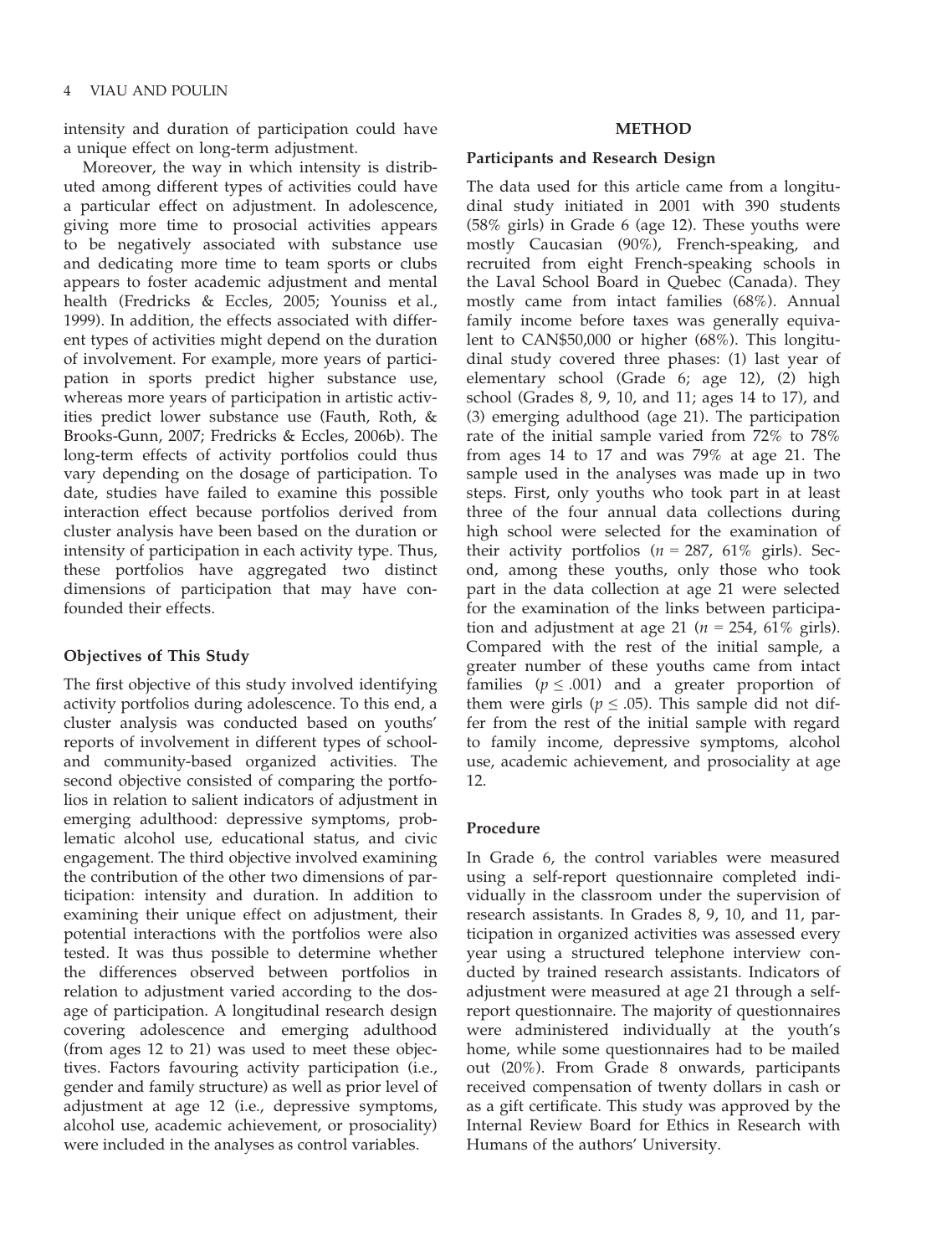## Instruments

Participation in organized activities from Grades 8 to 11. Participation in school- and communitybased organized activities during the school year (i.e., from September to May) was measured retrospectively each year in May through a structured telephone interview. First, the general criteria defining organized activities were presented to the youths: regular participation, adult supervision, and rule-guided engagement. Next, the youths identified the organized activities they had participated in during the year through a free recall procedure. Then, for each reported activity, they indicated the number of hours of participation per week and the number of months of participation during the school year.

Types of activity. The activities identified by the participants over the 4 years were classified into four types: (1) team sports, (2) individual sports, (3) cultural activities, and (4) prosocial activities. Because team sports (e.g., hockey) and individual sports (e.g., gymnastics) have their own distinct ecology providing specific experiences, these two types of sports should be differentiated (Denault & Poulin, 2007). Cultural activities (e.g., drama, faithbased activities, and science clubs) relate to three major domains of culture, namely art, religion, and science (Tongeron, 2000). Prosocial activities (e.g., student committees), for their part, aim to foster social exchanges from a community perspective (i.e., experiencing situations involving social engagement). Because there is no consensus on the best way to classify organized activities, this categorization does not fall within an existing nomenclature. It is nevertheless based on the categories that are currently used in the (mainly U.S.)

literature: sports, artistic activities, academic clubs, and prosocial activities (e.g., service), which could or could not include faith-based activities (e.g., Eccles & Barber, 1999; Fredricks & Eccles, 2006a; Larson et al., 2006). However, unlike the previous literature, academic clubs and faith-based activities were uncommon in this sample. Our categorization thus grouped the cultural domains (i.e., art, religion, and science) into a single category based on the classification of extracurricular activities as documented by the Association des institutions d'enseignement secondaire (1995) in Quebec, Canada. This categorization thus appears to reflect the interests of the sample studied and also the opportunities of participation that are specific to Quebec culture. A dichotomous variable was then created for each activity type:  $1 =$  participation in at least one activity of this type between Grade 8 and Grade 11; and  $0 = no$  participation in this type of activity. Table 1 presents the percentages of participation for each activity type.

Participation intensity. A score for intensity of participation was obtained by applying the procedure developed by Denault and Poulin (2009a). The number of hours of participation per week was multiplied by the number of weeks of participation for each activity. For example, a youth who had taken a one-hour-per-week singing lesson from September to May obtained an intensity score of 36 hr (i.e., 1 hr  $\times$  36 weeks). The scores calculated for each activity were then added up to obtain the amount of time spent on activities during the year, all activities combined. A total intensity score was obtained by adding up the participation intensity scores obtained in Grades 8, 9, 10, and 11. Given that some youths took part in only three of the four

|                       |                                                                                                                     |        |        | <b>Activity Portfolios</b> |        |                          |                         |
|-----------------------|---------------------------------------------------------------------------------------------------------------------|--------|--------|----------------------------|--------|--------------------------|-------------------------|
|                       | Total Sample $(n = 287)$ TSF $(n = 33)$ ISF $(n = 49)$ CS $(n = 117)$ DP $(n = 59)$ NP $(n = 29)$ Chi-squared Tests |        |        |                            |        |                          |                         |
| Type of activity      |                                                                                                                     |        |        |                            |        |                          |                         |
| Individual sports     | 43.55                                                                                                               | 0.00   | 100.00 | 44.44                      | 40.68  |                          | $\chi^2(3) = 85.33***$  |
| Team sports           | 39.72                                                                                                               | 100.00 | 53.06  | 35.04                      | 23.73  |                          | $\chi^2(3) = 57.23***$  |
| Cultural activities   | 53.31                                                                                                               | 0.00   | 0.00   | 100.00                     | 61.02  | $\overline{\phantom{m}}$ | $\chi^2(3) = 199.85***$ |
| Prosocial activities  | 24.74                                                                                                               | 21.21  | 10.20  | 0.00                       | 100.00 |                          | $\chi^2(3) = 207.84***$ |
| Demographic variables |                                                                                                                     |        |        |                            |        |                          |                         |
| <b>Boys</b>           | 37.98                                                                                                               | 54.55  | 69.39  | 27.35                      | 23.73  | 48.28                    | $\chi^2(4) = 35.87***$  |
| Intact families       | 73.05                                                                                                               |        |        | 75.58                      |        | 55.17                    | $\chi^2(1) = 58.87**$   |

TABLE 1 Proportions and Chi-squared Tests Examining the Composition of Activity Portfolios

Note. TSF = team sports–focused, ISF = individual sports–focused, CS = cultural and sports, DP = diversified and prosocial, NP = no participation.

\*\*p < .01; \*\*\*p < .001.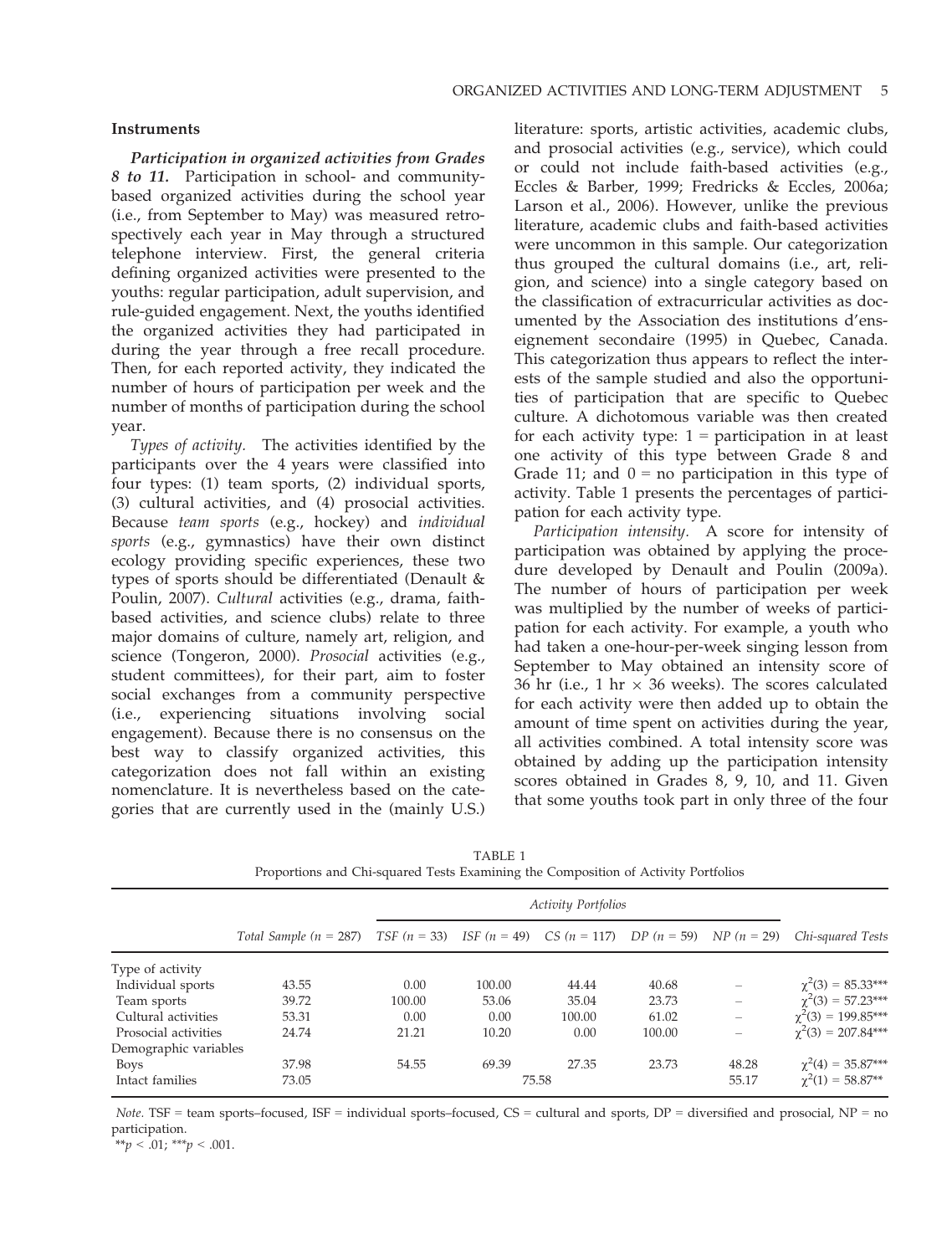data collections during the high school period, this score was then divided by the number of years of participation in the data collections (i.e., 3 or 4). The intensity score thus reflects an annual average of participation intensity ( $M = 111.79$ ;  $SD = 105.01$ ). Because the distribution of this score was significantly positively skewed and highly leptokurtic (skewness  $= 2.09$ ; standard error of skewness  $= .16$ ; kurtosis =  $8.42$ ; standard error of kurtosis = .32) and in order to use it as an independent variable in the analysis of variance, participation intensity was dichotomized based on its median (i.e., 87 hr) to obtain equivalent-sized groups. A value of 0  $(n = 116)$  corresponds to low participation intensity (i.e., fewer than 87 hr per year), and a value of 1  $(n = 115)$  corresponds to high participation intensity (i.e., more than 87 hr per year).

Participation duration. The number of years during which youths reported participating in at least one activity, all types combined, was calculated. Because participation was assessed over a four-year period (Grades 8–11), the value of this variable ranged from 1 to 4  $(M = 2.88; SD = 1.13; skew$  $ness = -0.46$ ; standard error of skewness = .16; kurtosis  $= -1.24$ ; standard error of kurtosis  $= .32$ ). Because 42% of participating youths reported 4 years of participation, this score was then dichotomized based on its natural cutoff point to obtain relatively equivalent-sized groups. A value of 1  $(n = 97)$  corresponds to 4 years of participation (i.e., constant participation), and a value of 0  $(n = 134)$  corresponds to 3 years or less of participation (i.e., inconstant participation). Duration thus represents the constancy of participation in activities during adolescence.

Indicators of adjustment in emerging adulthood (age 21). Depressive symptoms. Participants completed a French version of the Center for Epidemiologic Studies Depression Scale (CES-D; Radloff, 1977) validated by Fuhrer and Rouillon (1989). For the 20 items (e.g., "I felt sad";  $\alpha = .91$ ), participants indicated how often they had experienced depressive symptoms during the previous week (0 = rarely or never [0–1 day];  $1 = a$  few times or not very often  $[1-2 \text{ days}]; 2 = \text{occasionally or somewhat}$ often [3–4 days]; and  $3 = most$  of the time or all the time [5-7 days]). The item scores were added up, with high scores indicating more severe symptomatology. The scores were transformed using the natural logarithm to approximate a normal distribution.

Problematic alcohol use. Four indicators of alcohol use over the previous 3 months were used to create a composite score of problematic alcohol use (Dishion & Owen, 2002): (1) frequency of distinct consumption of beer, wine, and hard liquor  $(1 =$  never to  $8 = 2-3$  times a day or more), (2) number of drinks generally consumed on each occasion separately for beer, wine, and hard liquor  $(1 = less$ than one drink to  $6 = \text{s}$ ix drinks or more), (3) number of times five drinks were consumed at a time  $(1 = never to 4 = more than five times)$ , and (4) alcohol intoxication (7 items), for example, "Have you ever had problems [...] at work because of alcohol?" (1 = never to  $5 = more than 5 times$ ). A mean score was calculated for these four standardized indicators ( $\alpha = .70; r = .30$  to .53).

Educational status. The highest educational level was used as an indicator of educational status (UNESCO, 1997). Because several youths were still in school and had not obtained their final diploma, educational status was operationalized based on five levels: (1) noncompletion of high school (15% of sample), (2) completion of high school without pursuing further education (31%), (3) junior college (CEGEP) attendance without completion (20%), (4) completion of junior college without pursuing further education (8%), and (5) university attendance  $(26\%)$ .

Civic engagement. Three scales were used to create a composite score of civic engagement. First, six items ( $\alpha$  = .90; Bobek, Zaff, Li, and Lerner (2009); Lerner, 2009) were used to assess participants' perceived civic competence (e.g., "Contacting an elected official about a problem";  $1 = not$  at all capable to  $5 = \frac{\text{fully capable}}{\text{Second, 15 items}}$  ( $\alpha = .84$ ; Flanagan et al., 1999) were used to assess the importance participants attached to civic duty toward society, environment, and altruism (e.g., "Doing something to improve my community";  $1 = not$  at all important to  $5 = very$  important). Third, 55 items ( $\alpha$  = .94; Keeter, Zukin, Andolina, & Jenkins, 2002; Pratt, Hunsberger, Pancer, & Alisat, 2003; Smetana & Metzger, 2005) were used to calculate the average frequency of civic actions over the previous nine months (e.g., "Soliciting signatures for a petition";  $1 = never$  to  $5 = always$  or almost always). The means of these three scales were calculated and standardized. A global mean score was then calculated ( $\alpha$  = .67;  $r$  = .32 to .46).

Control variables at age 12. Family structure. Family structure was used as a socioeconomic indicator:  $1 = \text{intact family } (67\%)$  and  $0 =$  other family structure (33%). A family is considered intact when both biological parents are present in the home.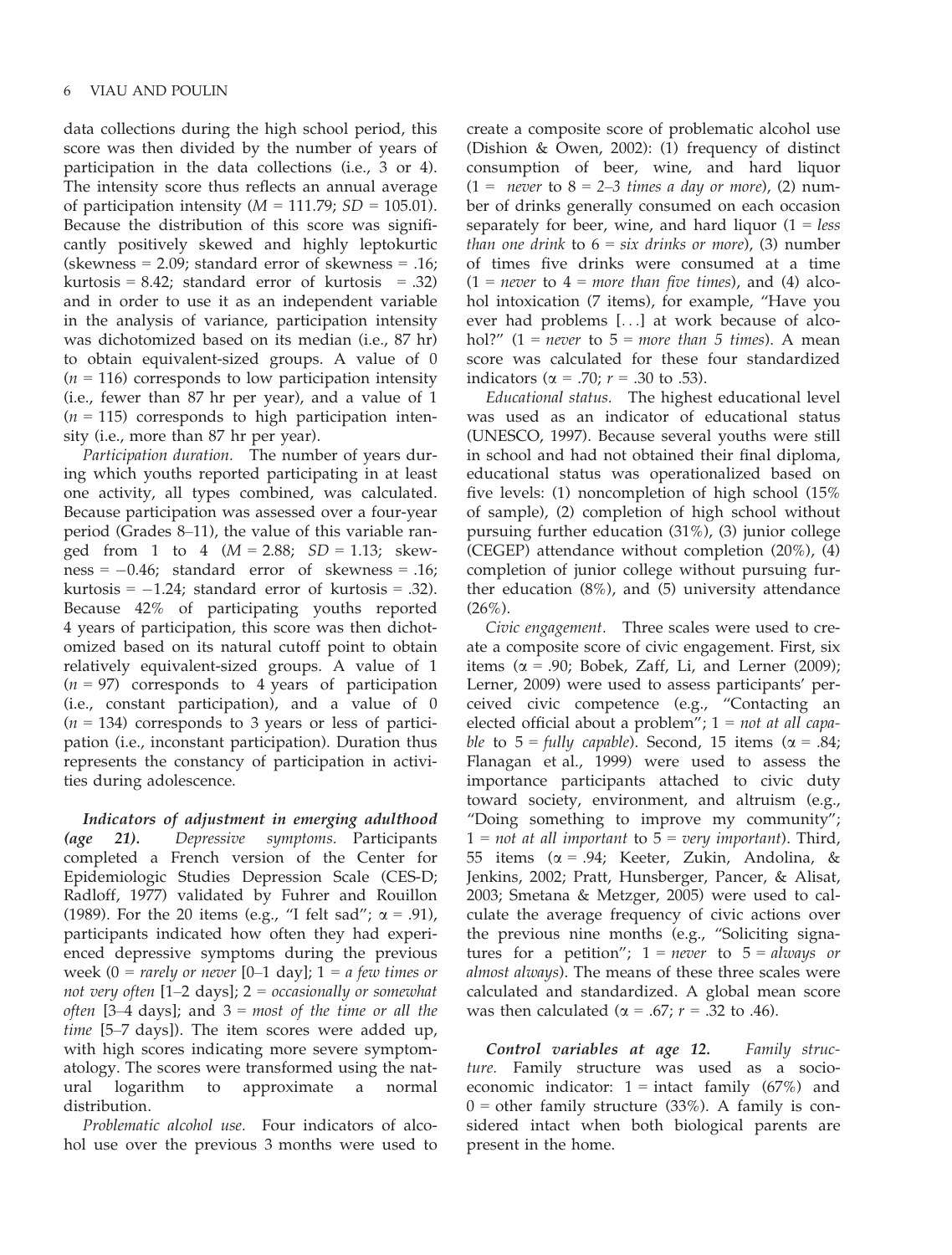Depressive symptoms. Participants completed the French version of the Children's Depression Inventory (Kovacs, 1981) validated among Quebec children (Saint-Laurent, 1990). This instrument assessed the intensity of depressive symptoms during the previous 2 weeks. The item relating to suicidal ideation was withdrawn. The scores for the remaining 26 items were added up ( $\alpha$  = .85), with a high score indicating more severe symptomatology. The scores were transformed using the square root function to approximate a normal distribution.

Alcohol use. Participants indicated the number of alcoholic beverages consumed during the previous month. This variable was then dichotomized: 1 = those having used alcohol (19%) and  $0 =$  those reporting no alcohol use (81%).

Academic achievement. The mean of the grades in mathematics and French as recorded in the report card provided by the school ( $r = .65$ ).

Prosociality. Four items from the Prosocial Behaviour Questionnaire (Weir, Stevenson, & Graham, 1980) were used to create a prosociality score (e.g., "Helps others"). The participants' teacher evaluated the usual frequency of each prosocial behavior  $(1 = never true to 5 = almost always true).$ A mean score was calculated ( $\alpha = .85$ ).

## Statistical Analyses

First, activity portfolios were identified by subjecting the four dichotomous variables of activity type to a hierarchical cluster analysis. Given the asymmetrical and binary nature of these variables (i.e., participation vs. nonparticipation in each activity type), the method of aggregated mean distance between classes and Jaccard's (1908) were used (Nakache & Confais, 2005). Additional analyses were run to ensure the reliability and theoretical meaningfulness of the clusters (Aldenderfer & Blashfield, 1984). A two-step cluster analysis using the log-likelihood distance measure was performed to assess the quality of the solution according to the number of clusters. Chi-square analyses of the variables used to generate the solution were performed to test for the significance of the clusters. The external validity of the portfolios was examined using chi-square analyses of theoretically related variables that were not used in the cluster analysis.

Second, given the lack of previous research examining the long-term differences between portfolios, there was no theoretical justification for the selection of a reference portfolio required to perform regression analyses. Analyses of covariance

(ANCOVAs) were thus chosen to examine the differences in portfolios with regard to the indicators of adjustment in emerging adulthood. ANCO-VAs were performed separately for each indicator of adjustment. The control variables (i.e., gender, family structure, and prior level of adjustment at age 12) were introduced into the analyses as covariables. Significant differences between portfolios were clarified using Bonferroni's post hoc test.

Third, controlling for the covariables, two series of ANCOVAs including interaction terms (i.e., Portfolios  $\times$  Intensity or Portfolios  $\times$  Duration) and Bonferroni's post hoc tests were run separately for intensity and duration of participation. Because these dimensions partly overlapped (i.e., 35% of the sample reported both high intensity and high duration;  $\chi^2(1) = 76.06$ ,  $p = .0001$ ), they were dealt with separately. The differences in effect size relative to intensity and duration were calculated using Guilford's procedure (Guilford, 1965, p. 189). Because participation dosage concerned only youths who participated in at least one activity, those who did not participate in any activity were excluded from these analyses.

#### RESULTS

#### Identification of Activity Portfolios

Among the 287 participants in our sample, 258 reported participating in at least one activity between Grades 8 and 11. The data collected on these participants for the four types of activities were subjected to a hierarchical cluster analysis. The results are shown in Table 1. Based on an examination of the hierarchical tree stemming from this analysis, a four-portfolio solution was retained. Chi-squared tests showed that these four portfolios differed significantly with regard to types of activity. Table 1 also presents the proportion of individuals involved in each type of activity by portfolio. Portfolios were named accordingly. The first portfolio, called team sports–focused (TSF), included youths who were highly involved in team sports and moderately involved in prosocial activities. The second portfolio, called individual sports–focused (ISF), included youths whose participation was concentrated mainly in individual sports, but also in team sports. The third portfolio, called cultural and sports activities (CS), included youths who were highly involved in cultural activities and moderately involved in team sports and individual sports. The fourth portfolio, called diversified and prosocial activities (DP), was made up of youths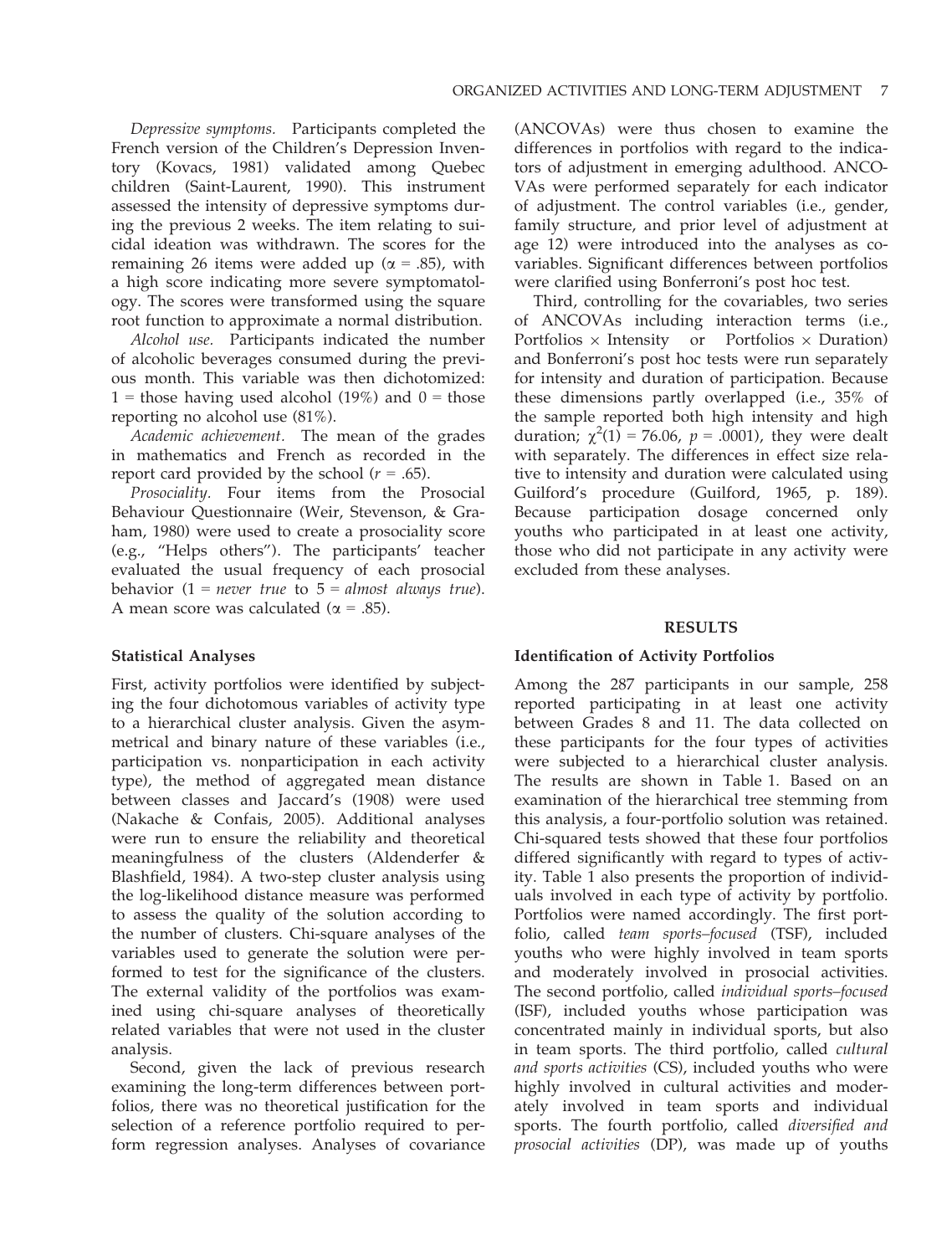who were highly involved in prosocial activities and moderately involved in the other types of activities. According to the two-step cluster analysis, this four-portfolio solution was of fair quality (average silhouette  $= 0.5$ ). In addition, a fifth portfolio, called no participation (NP), included youths who were excluded from the cluster analysis given their nonparticipation in activities.

The identified portfolios varied with regard to the breadth of participation: The TSF and ISF portfolios were more specialized, while the CS and DP portfolios were more mixed. Demographic differences between the five portfolios that were consistent with the previous literature were also observed (see Table 1). Significantly more boys presented a portfolio focused on sports (e.g., Stubbe, Boomsma, & De Geus, 2005), and significantly more youths who participated in activities, all portfolios combined, came from intact families compared with those who did not participate in any activities (e.g., Harrison & Narayan, 2003). Activity portfolios did not differ with regard to depressive symptoms, alcohol use, academic achievement, and prosociality at age 12, which indicates that there is no multicollinearity problem between portfolios and these control variables for subsequent ANCOVAs. Furthermore, the five portfolios each contained a sufficient number of youths to allow for the use of ANCOVAs.

# Differences Between Activity Portfolios With Regard to Indicators of Adjustment

Table 2 presents the means and standard deviations of indicators of adjustment at age 21 for the five activity portfolios as well as their correlations with the covariables. This table also presents the results of the ANCOVAs and post hoc tests separately for each indicator of adjustment, which are standardized or transformed variables. The results indicated that the portfolios differed with regard to civic engagement at age 21 with youths in the ISF portfolio being less engaged civically than those in the CS and DP portfolios. No significant difference in portfolios was observed for depressive symptoms , problematic alcohol use, or educational status .

Contribution of participation intensity and duration. As regards intensity, its main effect and interaction effect with the portfolios were statistically significant for problematic alcohol use  $(F(1,220) = 6.13, p = .014, \eta_p^2 = .03; F(3,220) = 4.96,$ <br>  $p = .002, \eta_p^2 = .06,$  respectively). The effect of intensity was specific to the TSF portfolio: Youths

|                                                                                                                                                                                                                                                                                                                                                                                                                                                    |       | 12)              | Correlations With Covariables (Age  |               |               | Activity Portfolios M (SD) |               |                         |          |         |                          |                                |
|----------------------------------------------------------------------------------------------------------------------------------------------------------------------------------------------------------------------------------------------------------------------------------------------------------------------------------------------------------------------------------------------------------------------------------------------------|-------|------------------|-------------------------------------|---------------|---------------|----------------------------|---------------|-------------------------|----------|---------|--------------------------|--------------------------------|
| Adjustment Indicators<br>$(aq e 21)^a$                                                                                                                                                                                                                                                                                                                                                                                                             |       | Gender Structure | Family Prior Level of<br>Adjustment | TSF           | <b>ISF</b>    | CS                         | DP            | NP                      |          |         |                          | $F$ $n_p^2$ Post Hoc           |
| Depressive symptoms                                                                                                                                                                                                                                                                                                                                                                                                                                | $-10$ |                  | $\ddot{13}$                         | 0.92(0.37)    | 0.66(0.45)    | 0.79(0.42)                 | 0.80(0.47)    | $0.59(0.42)$ $(4, 245)$ |          | 2.31    | $\widetilde{\mathrm{C}}$ |                                |
| Problematic alcohol                                                                                                                                                                                                                                                                                                                                                                                                                                |       |                  | $13^{\circ}$                        | $-0.05(0.91)$ | $-0.06(0.80)$ | 0.11(0.72)                 | $-0.00(0.75)$ | $-0.21(0.77)$           | (4, 246) | 1.57    |                          | $\begin{array}{c} \end{array}$ |
| Educational status<br>use                                                                                                                                                                                                                                                                                                                                                                                                                          | $-06$ | $\cdot$ 18"      | $50^{**}$                           | 3.00 (1.44)   | 2.86 (1.34)   | 3.08 (1.44)                | 3.28 (1.46)   | 2.61 (1.12)             | (4, 246) | 0.61    |                          |                                |
| Civic engagement                                                                                                                                                                                                                                                                                                                                                                                                                                   |       |                  | ĴБ.                                 | $-0.04(0.66)$ | $-0.35(0.82)$ | 0.10(0.79)                 | 0.16(0.71)    | $-0.09(0.94)$           | (4, 240) | $2.51*$ | $\overline{C}$           | BF < CS & DP                   |
| Note: $n = 254$ . Gender $(0 = \text{girl}, 1 = \text{bov})$ ; family structure $(1 = \text{intact family}, 0 = \text{other family structure})$ ; TSF = team sports-focused, ISF = individual sports-focused, CS = cul-<br><sup>a</sup> Depressive symptoms at age 21 is a transformed variable, and other adjustment indicators at age 21 are standardized variables.<br>tural and sports, DP = diversified and prosocial, NP = no participation. |       |                  |                                     |               |               |                            |               |                         |          |         |                          |                                |

TABLE 2

TABLE<sub>2</sub>

aDepressive symptoms at age 21 is a transformed variable, and other adjustment indicators at age 21 are standardized variables.  $*_{p} < .05; **p < .01$ .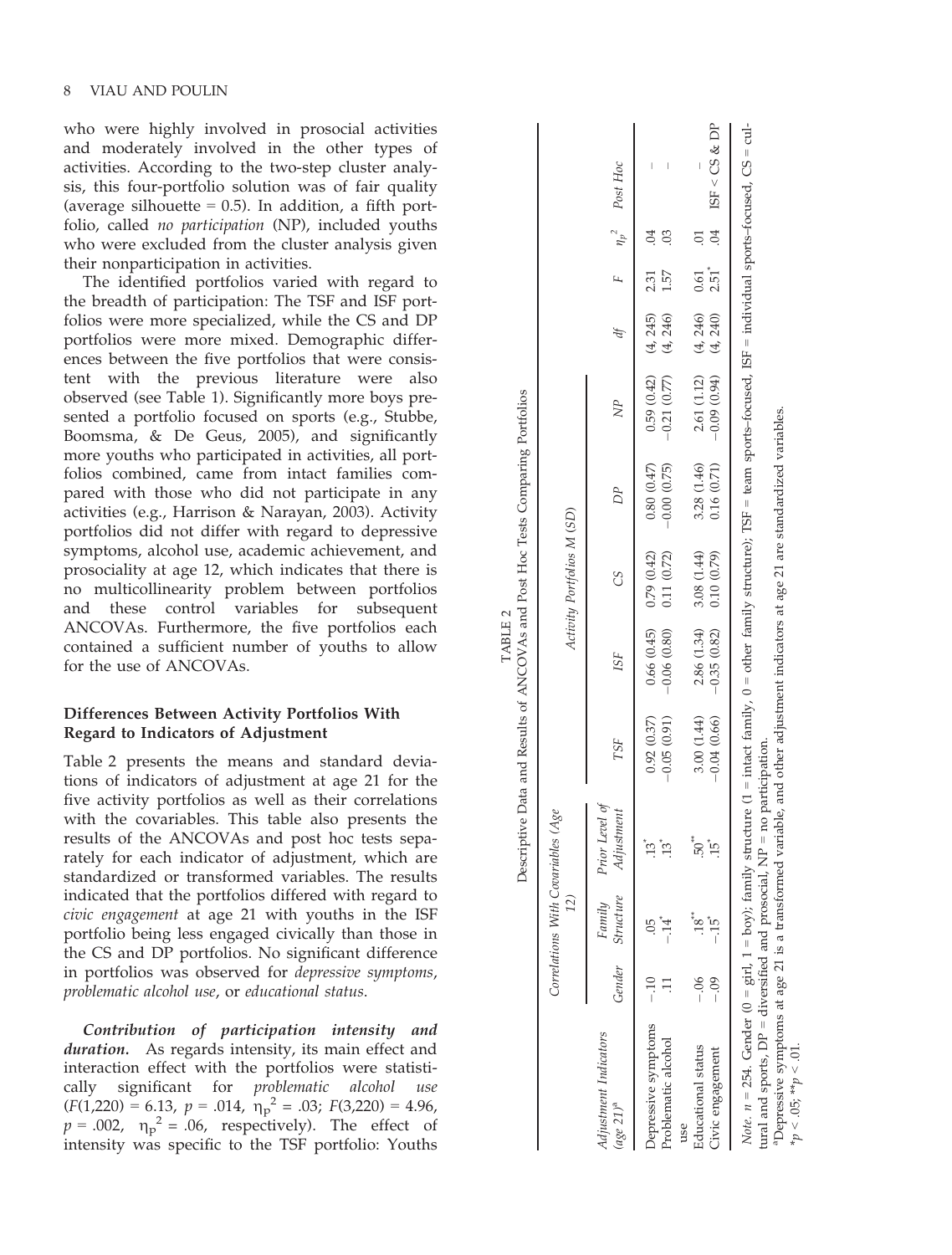in this portfolio whose participation was intensive reported more problematic alcohol use  $(M = 0.45)$ ;  $SD = 0.65$ ) than those in the same portfolio who reported less intensive participation  $(M = -0.59)$ ;  $SD = 0.86$ ) (see Figure 1). No effect of intensity was detected for the other indicators of adjustment.

As regards duration, a significant main effect was found for *depressive symptoms*  $(F(1,219) = 7.32)$ ,  $p = .007$ ,  $\eta_p^2 = .03$ ): Constant (vs. inconstant) dura-<br>tion of participation was associated with fower tion of participation was associated with fewer depressive symptoms  $(M = 0.87; SD = 0.45$  and  $M = 0.69$ ;  $SD = 0.45$ , respectively). Moreover, a Portfolios  $\times$  Duration interaction effect was observed for problematic alcohol use  $(F(3,220) = 5.47, p = .001,$  $\eta_{\rm p}$  = .07). The effect of duration was specific to the TSF portfolio with youths in this portfolio whose  $\eta_p^2$  = .07). The effect of duration was specific to the duration of participation was constant (vs. inconstant) exhibiting more problematic alcohol use  $(M = 0.50; SD = 0.60 \text{ and } M = -0.58; SD = 0.89,$ respectively) (see Figure 2). A Portfolios  $\times$  Duration interaction effect was also detected for civic engagement  $(F(3,216) = 2.84, p = .039, \eta_p^2 = .04)$ . Youths in the ISE portfolio  $(M = -0.48, \Omega_p^2 = 0.64)$  were less the ISF portfolio ( $M = -0.48$ ;  $\dot{SD} = 0.64$ ) were less civically engaged than youths in the CS and DP portfolios  $(M = 0.21; SD = 0.88$  and  $M = 0.06;$  $SD = 0.66$ , respectively) only when their duration of participation was inconstant (see Figure 3). No other significant effect was observed.

Comparisons of effect sizes revealed a significant difference between the main effects of intensity and duration on *depressive symptoms*  $(t(227) = 2.44)$ ,  $p = .016$ ). The effect of duration was greater than that of intensity in terms of explaining the differences in long-term depressive symptoms. No significant difference in effect size was found between Portfolios  $\times$  Intensity and Portfolios  $\times$  Duration interaction effects for problematic alcohol use (t  $(228) = -0.30, p = .763$ . The effects of intensity and duration were of equivalent importance in terms of



 $\overline{\phantom{a}}$ 

FIGURE 1 Portfolios  $\times$  Intensity interaction effect for problematic alcohol use. TSF = team sports–focused, ISF = individual sports–focused,  $CS =$  cultural and sports,  $DP =$  diversified and prosocial, NP = no participation.



FIGURE 2 Portfolios  $\times$  Duration interaction effect for problematic Alcohol Use. TSF = team sports-focused, ISF = individual sports-focused,  $CS =$  cultural and sports,  $DP =$  diversified and prosocial,  $NP = no$  participation.



FIGURE 3 Portfolios  $\times$  Duration interaction effect for civic engagement. TSF = team sports–focused, ISF = individual sports–focused,  $CS =$  cultural and sports,  $DP =$  diversified and prosocial, NP = no participation.

explaining the differences in long-term alcohol use between portfolios. A significant difference in effect size was observed between Portfolios  $\times$  Intensity and Portfolios  $\times$  Duration interaction effects for civic engagement (t(224) = 2.29,  $p = 0.023$ ). The effect of duration was greater than that of intensity in terms of explaining the differences in portfolios with regard to civic engagement.

#### DISCUSSION

This study stands out from previous research by having examined how organized activities practiced during adolescence are associated with adjustment in emerging adulthood using a multidimensional conception of participation that incorporates three dimensions (i.e., activity portfolios, intensity, and duration). Moreover, it contributes to advancing knowledge in at least three ways. First, the use of a person-centered approach to identify distinct activity portfolios provides a representative and nuanced view of participation across different activity types (Bergman & Andersson, 2010). Second, comparisons between the portfolios revealed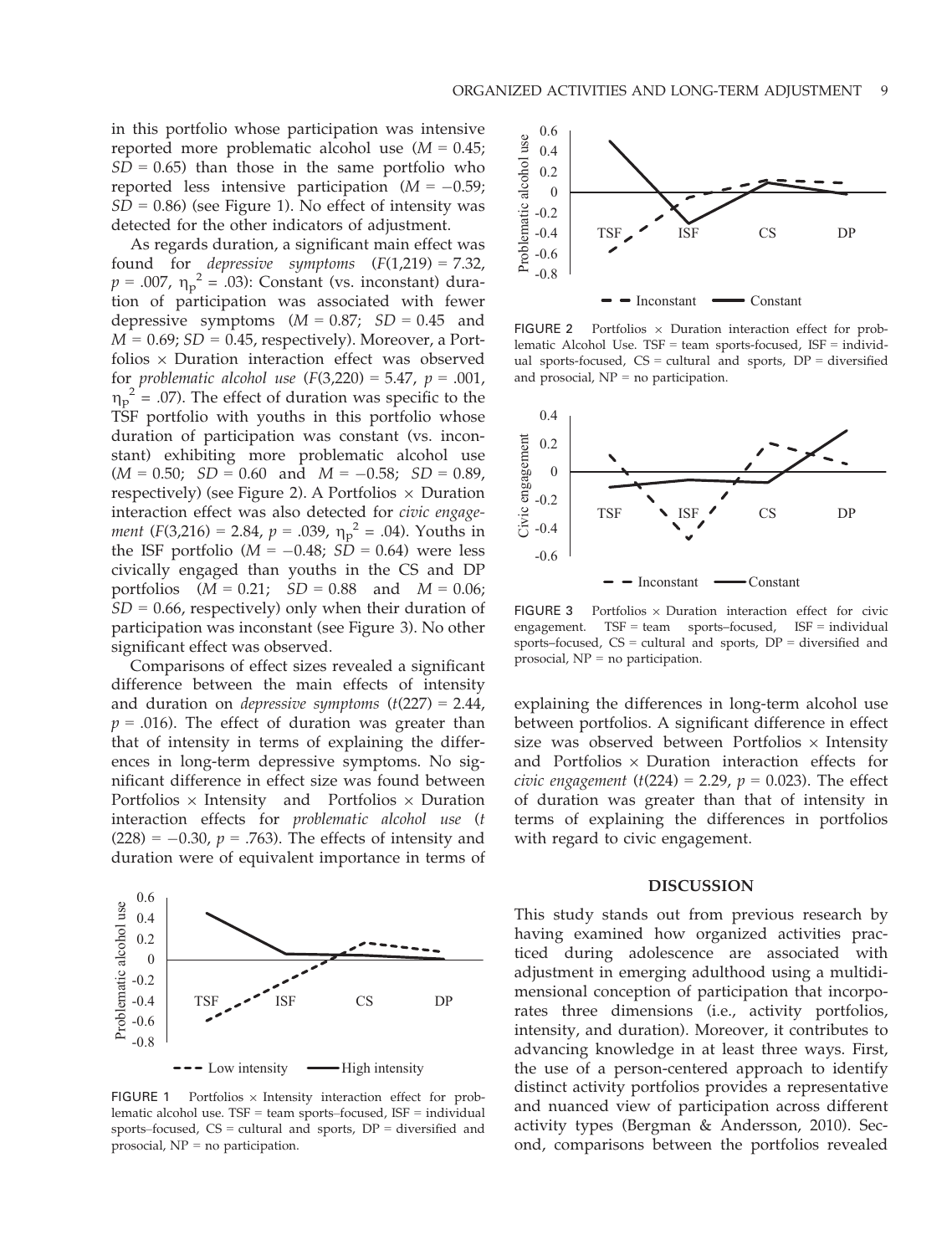differences in salient areas of emerging adulthood: depressive symptoms, problematic alcohol use, and civic engagement. Third, these differences in portfolios varied based on two other dimensions of participation: intensity or duration. Lastly, these effects were observed while taking into account the selection factors associated with participation (i.e., gender and family structure) and prior level of adjustment at age 12. These findings are discussed in the following sections.

## Activity Portfolios During Adolescence

Cluster analysis was used to identify four portfolios of organized activities during adolescence: team sports–focused (TSF), individual sports–focused (ISF), cultural and sports (CS), and diversified and prosocial activities (DP). In addition, a fifth portfolio, called no participation (NP), included youths who did not participate in any organized activities. The composition of the portfolios was based on the organized activities that were freely reported by youths in this study. It thus reflects the interests and opportunities that are specific to Quebec culture. Despite this cultural specificity, the number and composition of portfolios were consistent with those in U.S. studies using cluster analysis. Usually, five portfolios are identified, including a low or noninvolved group, portfolios that are highly sportsfocused, and a portfolio that is community-focused, while portfolios also vary with regard to breadth of participation, with one being highly diversified (e.g., Bartko & Eccles, 2003; Kort-Butler & Martin, 2013; Linver et al., 2009; Metzger et al., 2009). A portfolio characterized by involvement in artistic activities and sports has also been documented (Zarrett et al., 2009). Furthermore, demographic differences consistent with U.S. studies were observed: More boys presented a portfolio centered on sports, and significantly more adolescents who participated in activities, all portfolios combined, came from intact families. These demographic differences contribute to validating the portfolios based on empirical support (Aldenderfer & Blashfield, 1984). The current study thus replicates previous results and contributes to a better understanding of the constancy of portfolios among different adolescent populations.

## Differences Between Activity Portfolios With Regard to Adjustment

ANCOVAs were performed to examine the differences in portfolios with regard to the indicators of adjustment in emerging adulthood. Compared with youths in mixed portfolios (i.e., CS and DP), youths in the portfolio focused on individual sports (ISF) were less civically engaged at age 21. Similarly, Kort-Butler and Martin (2013) found that youths in a sports-focused portfolio reported significantly lower levels of prosocial beliefs and social responsibility in emerging adulthood compared with the combination portfolios (i.e., highly engaged and civic-sports portfolios). Thus, in accordance with the current literature, this result illustrates the benefit of being involved in a greater variety of activities (Roth, 2006). Indeed, breadth of participation in adolescence has been positively associated with civic engagement (i.e., social involvement and political activity) in young adulthood (Fredricks & Eccles, 2006b). Breadth of participation might provide a plurality of opportunities for experiencing a wide range of socialization experiences and social networks which could promote positive development such as civic development (Fredricks & Eccles, 2006b; Larson & Verma, 1999).

Variables that are specific to the activity context and might differ according to activity type could also contribute to explaining why youths from the ISF portfolio were less civically engaged at age 21 compared with youths in the CS and DP portfolios. For example, individual sports might provide fewer opportunities for civic development such as joining a club or a team. Compared with team sports, individual sports in fact have been associated with fewer interpersonal developmental experiences (i.e., teamwork, social skills, interpersonal relationships, and adult networks) (Hansen et al., 2010). Furthermore, because the competitiveness is at the level of the individual, individual sports, even when played in a group, might foster the development of a sense of individual achievement while team sports, which require collaboration between team members for the benefit of the group, might facilitate a sense of belonging to the community. Thus, this result highlights the need to better understand the different opportunities for development according to activity type and how they relate to long-term adjustment.

Furthermore, no activity portfolio was associated with stronger civic engagement in emerging adulthood compared with the NP portfolio. This finding is consistent with a literature review recently conducted by Ramey and Rose-Krasnor (2012) which found that current research provides little evidence that specific aspects of structured activity contexts are linked to greater positive development. While participation in any activity generally appears to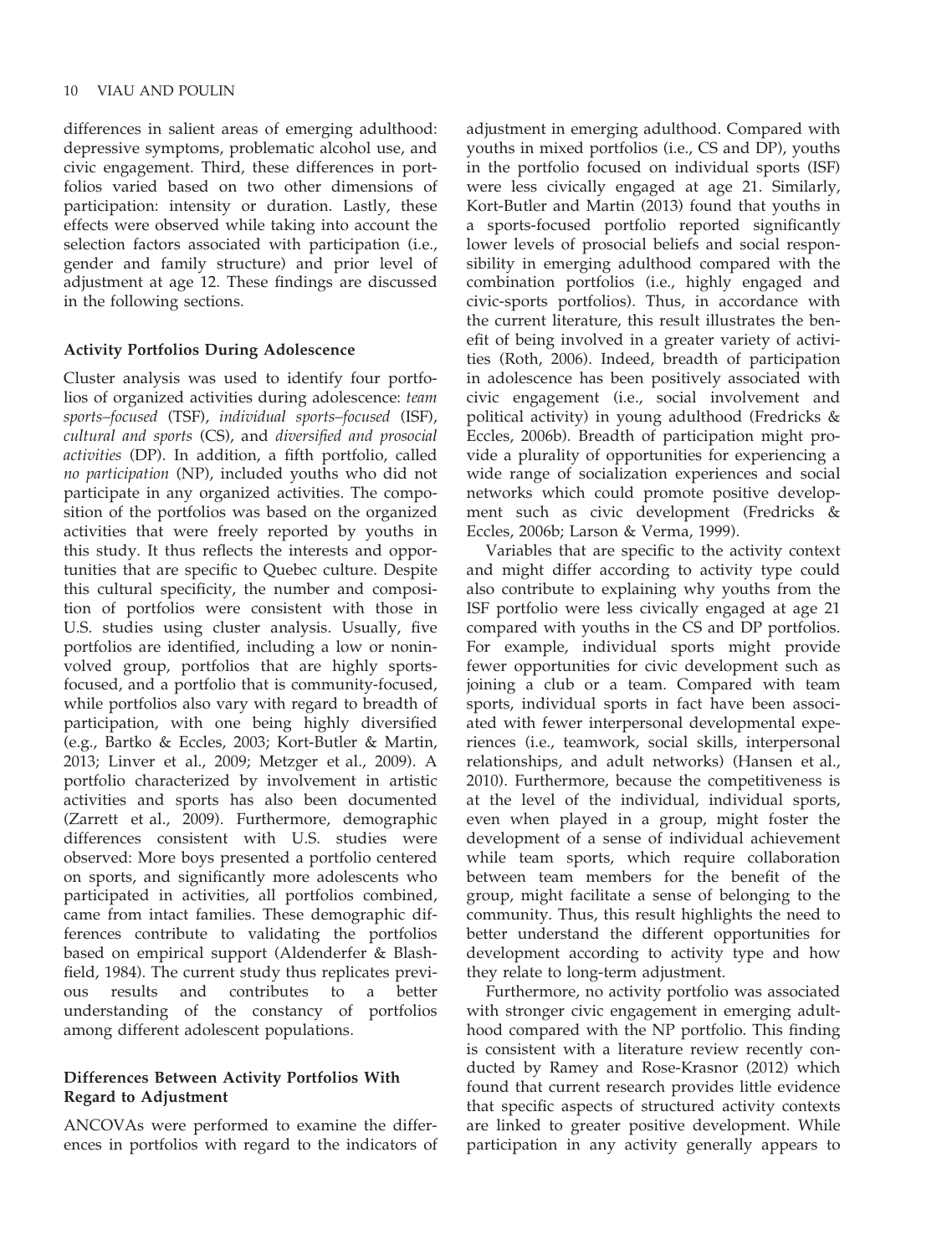foster long-term civic engagement (e.g., Gardner et al., 2008; Obradovic & Masten, 2007), results vary according to the measurement of participation. For example, Zaff et al. (2003) found that youths who never participated were no less likely to vote and volunteer than those who participated occasionally. In another study that did not control for prior level of civic engagement, participation in school clubs or prosocial activities in Grade 11 was positively associated with civic engagement 2 years later after adjusting for participation in two other types of activity (i.e., sports and prosocial activities or sports and school clubs; Fredricks & Eccles, 2006a). However, the problem with the approach used was that the comparison group included both youths who did not participate in any activity at all as well as those who were involved in other types of organized activities not investigated (e.g., artistic activities). This illustrates the need for a more detailed measure of youths' participation.

As regards educational status, no difference was observed between the portfolios. This finding was unexpected because both the National Education Longitudinal Study (e.g., Marsh & Kleitman, 2002) and the Carolina Longitudinal Study (e.g., Mahoney et al., 2003) demonstrated a positive association between school-based extracurricular activities and academic achievement among youths in their early 20s. This difference could be explained by the fact that our study includes organized activities provided in the community in addition to those provided at school. Moreover, by including academic results prior to activity participation as a control variable, our analyses were stricter than those of other studies (e.g., Mahoney et al., 2003). Academic achievement in fact constitutes an important predictor of activity participation (Denault & Poulin, 2009b) and school dropout (Fortin, Royer, Potvin, Marcotte, & Yergeau, 2004). In addition, several youths in the study were still in school. Therefore, this hypothesis should be tested again a few years later, when most of them have finished their schooling.

Overall, there were few differences between the activity portfolios with regard to long-term adjustment. Because activity clusters are quite heterogeneous, this lack of findings could be explained by the heterogeneity within the portfolios. Furthermore, the youths in the portfolios characterized by participation in organized activities did not report better adjustment at age 21 than those in the NP portfolio. This result could be explained by the fact that the majority of youths in this sample were well adjusted. Participation in structured activities

may be particularly important for youths who are "at risk" (e.g., poverty, problem behavior, educationally vulnerable youths, etc.) as compared to their advantaged peers (e.g., Mahoney et al., 2003; Peck et al., 2008).

## Contribution of Intensity and Duration

ANCOVAs also examined the contribution of the other two dimensions of participation: intensity and duration. Results showed that youths in the ISF portfolio were indeed less civically engaged than those in the CS and DP portfolios, but only when their duration of participation was inconstant during adolescence. Therefore, this result leads us to wonder about youths' characteristics that might influence activity choice and dosage. For example, a portfolio centered on individual sports could include youths who tend to be less connected to others. During adolescence, this characteristic could be seen through less regular participation, whereas organized activities might constitute an early form of social participation (Obradovic & Masten, 2007).

All portfolios combined, the analyses also revealed that constant (vs. inconstant) duration of participation was associated with fewer depressive symptoms at age 21. This finding is consistent with previous studies which have documented a positive association between participation duration and long-term psychological adjustment (e.g., Fredricks & Eccles, 2006b). Because it takes time to form supportive relationships and develop skills, regular participation might be associated with greater benefits (Eccles & Gootman, 2002).

In line with previous studies conducted among adolescents, a positive association was also observed between participation in sports (in our case, the TSF portfolio) and alcohol use when participation was intensive or of constant duration (e.g., Fauth et al., 2007; Hartmann & Massoglia, 2007). Because the dosage of participation determines the quantity and quality of experiences acquired in the activity context (Hansen & Larson, 2007), it is likely that mediating factors specific to team sports (e.g., relationship with the coach, sense of identity or belonging, etc.) contributed to explaining the longitudinal link between level of participation in the TSF portfolio and alcohol use. For example, high involvement in the TSF portfolio is likely to foster identification with the team sports culture which is associated with alcohol use (e.g., Miller & Hoffman, 2009). Furthermore, our study was in line with the current literature, which has shown that youths in sports-focused portfolios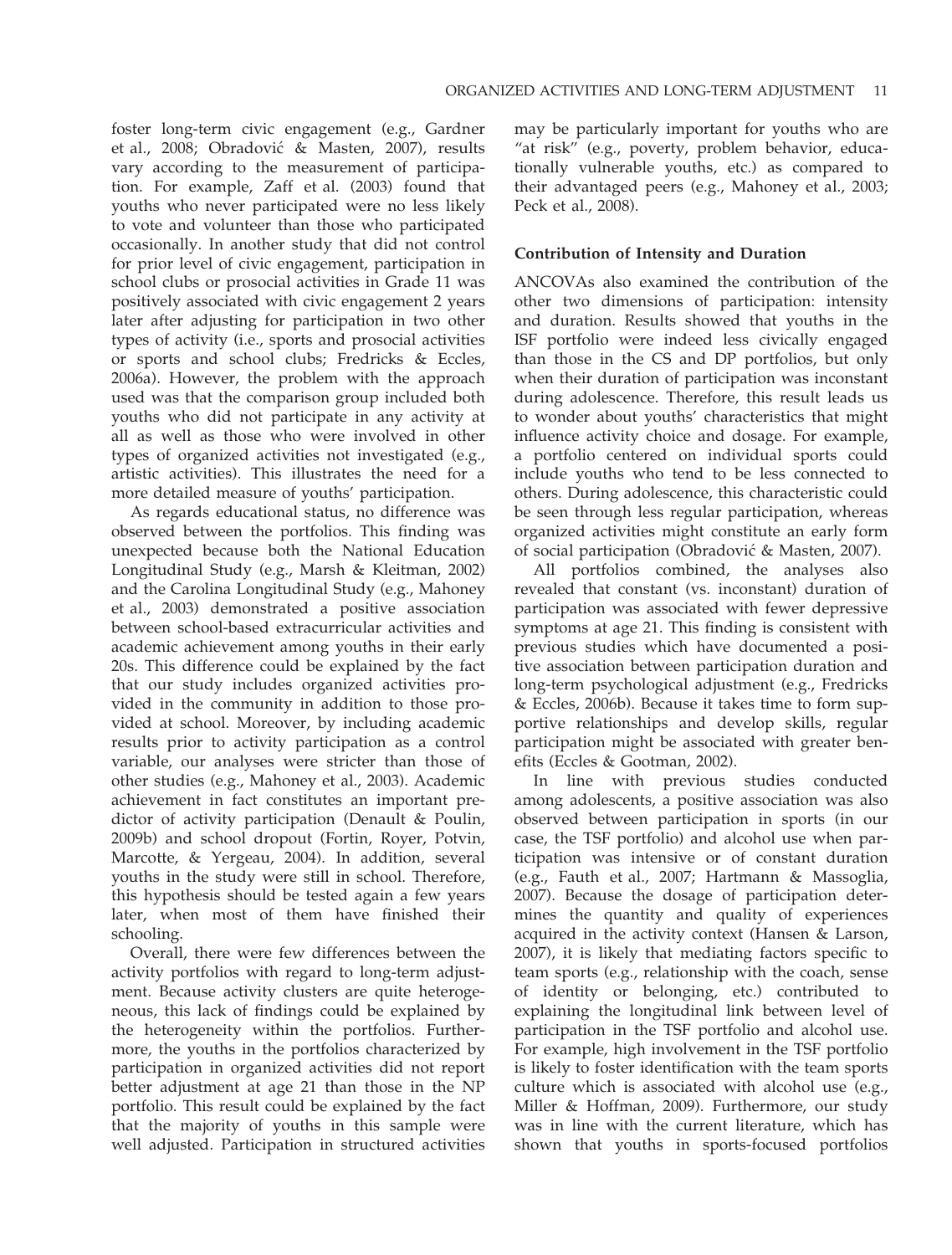report higher levels of risky behavior in emerging adulthood (Kort-Butler & Martin, 2013). In addition, this study contributes to a better understanding of the relationship between specific portfolios and risky behavior. Specifically, this particular relationship was found only for young people who were heavily involved in team sports. This result confirms the importance of separating team and individual sports when observing the long-term effects of participation.

Consistent with previous research on adolescence, the findings show that the contribution of participation intensity and duration varied according to the portfolio (Powell, Peet, & Peet, 2002) and the indicators of adjustment (Feldman & Matjasko, 2012). It is thus important to consider participation intensity and duration in order to grasp the complex association between organized activities and long-term adjustment. However, further research is needed to assess the experiences associated with dosage of participation and how they differ according to specific portfolios in order to account for adjustment.

## Limitations and Strengths

This study has limitations. First, the small sample size and the fact that participants were mainly Caucasians from a middle-class background and Québec culture limit the generalizability of the results. Therefore, this study should be replicated with youths from diverse ethnic, cultural, and socio-economic backgrounds. Second, although the sample is quite homogeneous, not including race as a control variable is another limit to consider given that previous studies have found that portfolios of structured activities can vary according to race (e.g., Nelson & Gastic, 2009). Third, activity participation was measured during the school year, from September to June. However, some youths might have been involved in community-based activities during the summer, which could have provided additional learning experiences. Fourth, because the dimensions of participation such as duration might depend on the number of years that youths took part in the study, we chose to limit the sample to youths who took part in at least three of the four annual data collections during adolescence. Limiting the sample in this way also decreases generalizability. As such, the results should be considered exploratory. Fifth, dichotomization was used to address normality failure due to the floor effect on the intensity of participation variable and the ceiling effect on the duration of

participation variable. This was done to improve the ANCOVAs, but it has also resulted in a loss of variability that increases the probability of a Type II error for these two dimensions. Moreover, the cutoff for intensity of participation (i.e., fewer than 87 hr per year vs. more than 87 hr per year) was less meaningful than the one used for duration (i.e., constant vs. inconstant participation). Because youths who reported 86 and 88 hr of participation in organized activities are very similar in their intensity of participation, results for this variable should be interpreted as a general tendency (e.g., more intense participation vs. less intense participation). Sixth, given that the intensity and duration of participation partly overlapped, these participation dimensions were dealt with separately. Consequently, the triple Portfolios  $\times$  Intensity  $\times$ Duration interaction could not be tested. Further research is thus needed to develop a methodology which will enable this interaction effect to be explored. Seventh, compressing 4 years of activity participation into single measures of activity portfolios, intensity and duration does not account for the fine fluctuations in activity involvement over that 4-year period. As regards activity portfolios, we could not examine their stability over time and activity portfolios might change from one year to the next. Concerning intensity, we were not able to examine whether changes in intensity over the years (e.g., an increase or a decrease) affect future adaptation. As regards duration, it could also be interesting to examine the impact of the average duration of participation in each activity reported during these 4 years. These suggestions may guide future research in the field of organized activities.

Despite these limitations, this study is one of the few to have explored the long-term contribution of organized activities using a person-centered approach. The activity portfolios provided a more representative and detailed view of involvement in different activity contexts and allowed for examining their co-acting effects on adjustment. This prospective study also deepens the literature by providing a detailed measure of participation, which incorporates two additional dimensions: intensity and duration. By examining the synergetic effect of the dimensions of participation, this study responds to a need identified by previous studies (e.g., Denault & Poulin, 2009a). Moreover, by examining salient indicators of adjustment in emerging adulthood, this study enhances our knowledge on how organized activities during adolescence can contribute to adjustment during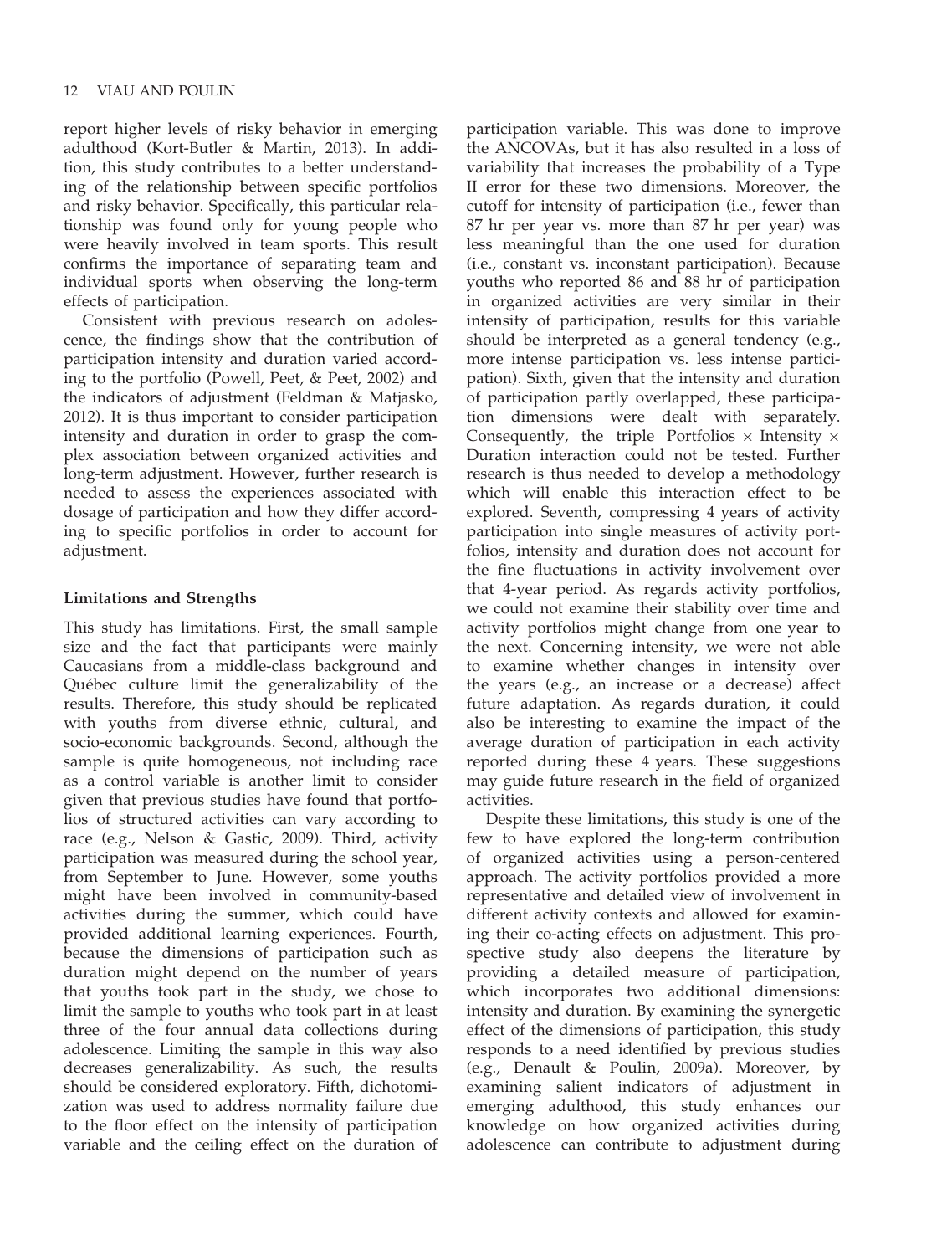the eventful transition to adulthood. Lastly, the longitudinal research design allowed for the statistical control of prior levels of adjustment, which strengthens the reliability of the associations observed.

## **CONCLUSION**

This study provides additional support for the idea that youths' participation in organized activities might be an avenue through which institutions could influence their long-term adjustment (e.g., Kort-Butler & Martin, 2013). The use of a multidimensional measure of participation demonstrated that activity portfolios as well as intensity and duration of participation each contribute to later adjustment. In particular, results showed that a constant duration of participation during adolescence could be associated with fewer depressive symptoms during emerging adulthood. In addition, dimensions of participation interacted so that certain portfolios were related in distinct ways to specific outcomes depending on the dosage of participation (i.e., intensity or duration). According to the findings, an inconstant duration of participation in a portfolio focused on individual sports during adolescence could be associated with less civic engagement in emerging adulthood. Furthermore, a portfolio focused on team sports could be associated with more problematic alcohol use in emerging adulthood when the participation is intensive or of constant duration during adolescence. The results of this study are nevertheless still exploratory, and further research is needed to better understand the processes which might explain why some portfolios are associated in a unique way with particular indicators of adjustment.

## REFERENCES

- Aldenderfer, M. S., & Blashfield, R. K. (1984). Cluster analysis. Newbury Park, CA: Sage.
- American Psychological Association. (2014). Civic engagement. Retrieved June 5, 2013, from http:// www.apa.org/education/undergrad/civic-engagement. aspx
- Arnett, J. J. (2004). Emerging adulthood: The winding road from the late teens through the twenties. New York, NY: Oxford University Press.
- Arnett, J. J., & Tanner, J. L. (2006). Emerging adults in America: Coming of age in the 21st century. Washington, DC: American Psychological Association.
- Association des institutions d'enseignement secondaire. (1995). Les activités parascolaires: Une politique institutionnelle. Montreal, Canada: DISCAS.
- Barber, B. L., Eccles, J. S., & Stone, M. R. (2001). Whatever happened to the jock, the brain, and the princess? Young adult pathways linked to adolescent activity involvement and social identity. Journal of Adolescent Research, 16, 429–455. doi:10.1177/0743558401165002
- Bartko, T. W., & Eccles, J. S. (2003). Adolescent participation in structured and unstructured activities: A person-oriented analysis. Journal of Youth and Adolescence, 32, 233–241. doi:10.1023/A:1023056425648
- Bergman, L. R., & Andersson, H. (2010). The person and the variable in developmental psychology. Journal of Psychology, 218, 155–165. doi:10.1027/0044-3409/ a000025
- Bobek, D., Zaff, J., Li, Y., & Lerner, R. M. (2009). Cognitive, emotional, and behavioural components of civic action: Towards an integrated measure of civic engagement. Journal of Applied Developmental Psychology, 30, 615–627. doi:10.1016/j.appdev.2009.07.005
- Bohnert, A. M., Fredricks, J. A., & Randall, E. (2010). Capturing unique dimensions of youth organized activity involvement: Theoretical and methodological considerations. Review of Educational Research, 80, 576– 610. doi:10.3102/0034654310364533
- Bronfenbrenner, U. (1979). The ecology of human development: Experiments by nature and design. Cambridge, MA: Harvard University Press.
- Denault, A.-S., & Poulin, F. (2007). Sports as a peer socialization contexts. ISSBD Newsletter, 52, 5–7.
- Denault, A.-S., & Poulin, F. (2009a). Intensity and breadth of participation in organized activities during the adolescent years: Multiple associations with youth outcomes. Journal of Youth and Adolescence, 38, 1199–1213. doi:10.1007/s10964-009-9437-5
- Denault, A.-S., & Poulin, F. (2009b). Predictors of adolescent participation in organized activities: A five-year longitudinal study. Journal of Research on Adolescence, 19, 287–311. doi:10.1111/j.1532-7795.2009.00597.x
- Dishion, T. J., & Owen, L. D. (2002). A longitudinal analysis of friendships and substance use: Bidirectional influence from adolescence to adulthood. Developmental Psychology, 38, 480–491. doi:10.1037/0012-1649. 38.4.480
- Dworkin, J. B., Larson, R., & Hansen, D. (2003). Adolescents accounts of growth experiences in youth activities. Journal of Youth and Adolescence, 32, 17–26. doi:10. 1023/A:1021076222321
- Eccles, J. S., & Barber, B. L. (1999). Student council, volunteering, basketball, or marching band: What kind of extracurricular involvement matters? Journal of Adolescent Research, 14, 10–43. doi:10.1177/0743558499141003
- Eccles, J. S., & Gootman, J. A. (Eds.). (2002). Community programs to promote youth development. Washington, DC: National Academies Press.
- Fauth, R. C., Roth, J. L., & Brooks-Gunn, J. (2007). Does the neighborhood context alter the link between youth's after-school time activities and developmental outcomes? A multilevel analysis Developmental Psychology, 43, 760–777. doi:10.1037/0012-1649.43.3.760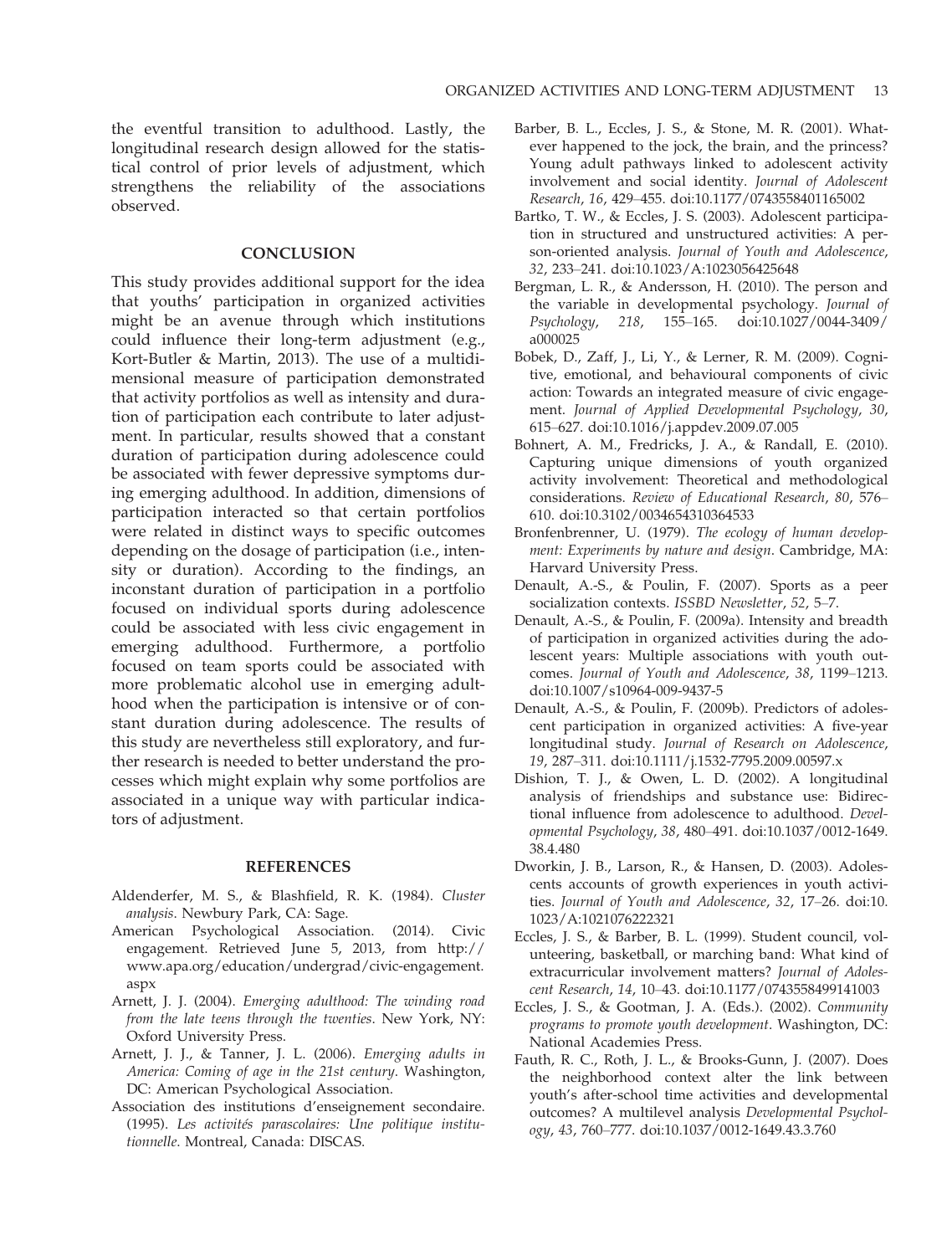- Feldman, A. F., & Matjasko, J. L. (2007). Profiles and portfolios of adolescent school-based extracurricular activity participation. Journal of Adolescence, 30, 313– 332. doi:10.1016/j.adolescence.2006.03.004
- Feldman, A. F., & Matjasko, J. L. (2012). Recent advances in research on school-based extracurricular activities and adolescent development. Developmental Review, 32, 1–48. doi:10.1016/j.dr.2011.10.001
- Flanagan, C., Jonsson, B., Botcheva, L., Csapo, B., Bowes, J., Macek, P., Averina, I., & Sheblanova, E. (1999). Adolescents and the "social contract": Developmental roots of citizenship in seven countries. In M. Yates & J. Youniss (Eds.), Roots of civic identity: International perspectives on community service and activism in youth (pp. 135–155). Cambridge, UK: Cambridge University Press.
- Fortin, L., Royer, E., Potvin, P., Marcotte, D., & Yergeau,  $E.$  (2004). La prédiction du risque de décrochage scolaire au secondaire: Facteurs personnels, familiaux et scolaires. Revue Canadienne des Sciences du Comportement, 36, 219–231. doi:10.1037/h0087232
- Fredricks, J. A., & Eccles, J. S. (2005). Developmental benefits of extracurricular involvement: Do peer characteristics mediate the link between activities and youth outcomes? Journal of Youth and Adolescence, 34, 507–520. doi:10.1007/s10964-005-8933-5
- Fredricks, J. A., & Eccles, J. S. (2006a). Is extracurricular participation associated with beneficial outcomes? Concurrent and longitudinal relations Developmental Psychology, 42, 698–713. doi:10.1037/0012-1649.42.4.698
- Fredricks, J. A., & Eccles, J. S. (2006b). Extracurricular involvement and adolescent adjustment: Impact of duration, number of activities, and breadth of participation. Applied Developmental Science, 10, 132–146. doi:10.1207/s1532480xads1003\_3
- Fuhrer, R., & Rouillon, F. (1989). La version francaise de l'échelle CES-D (Center for Epidemiologic Studies-Depression Scale): Description et traduction de l'échelle d'autoévaluation. Psychiatry and Psychobiology, 4, 163–166.
- Gardner, M., Roth, J., & Brooks-Gunn, J. (2008). Adolescents' participation in organized activities and developmental success 2 and 8 years after high school: Do sponsorship, duration, and intensity matter? Developmental Psychology, 44, 814–830. doi:10.1037/0012-1649. 44.3.814
- Guilford, G. J. P. (1965). Fundamental statistics in psychology and education. London, UK: McGraw-Hill.
- Hansen, D. M., & Larson, R. W. (2007). Amplifiers of developmental and negative experiences in organized activities: Dosage, motivation, lead roles, and adultyouth ratios. Journal of Applied Developmental Psychology, 28, 360–374. doi:10.1016/j.appdev.2007.04.006
- Hansen, D. M., Larson, R. W., & Dworkin, J. B. (2003). What adolescents learn in organized youth activities: A survey of self-reported developmental experiences. Journal of Research on Adolescence, 13, 25–55. doi:10. 1111/1532-7795.1301006
- Hansen, D. M., Skorupski, W. P., & Arrington, T. L. (2010). Differences in developmental experiences for commonly used categories of organized youth activities. Journal of Applied Developmental Psychology, 31, 413–421.
- Harrison, P. A., & Narayan, G. (2003). Differences in behaviour, psychological factors, and environmental factors associated with participation in school sports and other activities in adolescence. Journal of School Health, 73, 113–120. doi:10.1111/j.1746-1561.2003. tb03585.x
- Hartmann, D., & Massoglia, M. (2007). Re-assessing the relationship between high school sports participation and deviance: Evidence of enduring, bifurcated effects. The Sociological Quarterly, 48, 485–505.
- Hoffman, J. P. (2006). Extracurricular activities, athletic participation, and adolescent alcohol use: Gender-differentiated and school-contextual effects. Journal of Health and Social Behavior, 47, 275–290. doi:10.1177/ 002214650604700306
- Jaccard, P. (1908). Nouvelles recherches sur la distribution florale. Bulletin de la Société Vaudoise des Sciences Naturelles, 44, 223–270.
- Keenan, T., & Evans, S. (2009). An introduction to child development. London, UK: Sage Publications.
- Keeter, S., Zukin, C., Andolina, M., & Jenkins, K. (2002). The civic and political health of the nation: A generational portrait. College Park: University of Maryland, The Center for Information and Research on Civil Learning and Engagement.
- Kort-Butler, L. A., & Martin, D. D. (2013). The influence of high school activity portfolios on risky behaviors in emerging adulthood. Advance online publication. Justice Quarterly. doi:10.1080/07418825.2013.770547
- Kovacs, M. (1981). Rating scales to assess depression in school-aged children. Acta Paedopsychiatry, 46, 305–315.
- Larson, R. (2000). Toward a psychology of positive youth development. American Psychologist, 55, 170–183. doi:10.1037/0003-066X.55.1.170
- Larson, R. W., Hansen, D. M., & Moneta, G. (2006). Differing profiles of developmental experiences across types of organized youth activities. Developmental Psychology, 42, 849–863. doi:10.1037/0012-1649.42.5.849
- Larson, R. W., & Verma, S. (1999). How children and adolescents spend their time across the world: Work, play and developmental opportunities. Psychological Bulletin, 125, 701–736. doi:10.1037/0033-2909.125.6.701
- Lerner, R. M. (2004). Liberty: Thriving and civic engagement among American youth. Thousand Oaks, CA: Sage.
- Lerner, R. M. (2009). The positive youth development perspective: Theoretical and empirical bases of a strengths-based approach to adolescent development. In S. J. Lopez & C. R. Snyder (Eds.), Oxford handbook of positive psychology (pp. 149–163). New York, NY: Oxford University Press.
- Lesage, A., Bernèche, F., & Bordeleau, M.. (2010).Étude sur la santé mentale et le bien-être des adultes québécois: Une synthèse pour soutenir l'action. Enquête sur la santé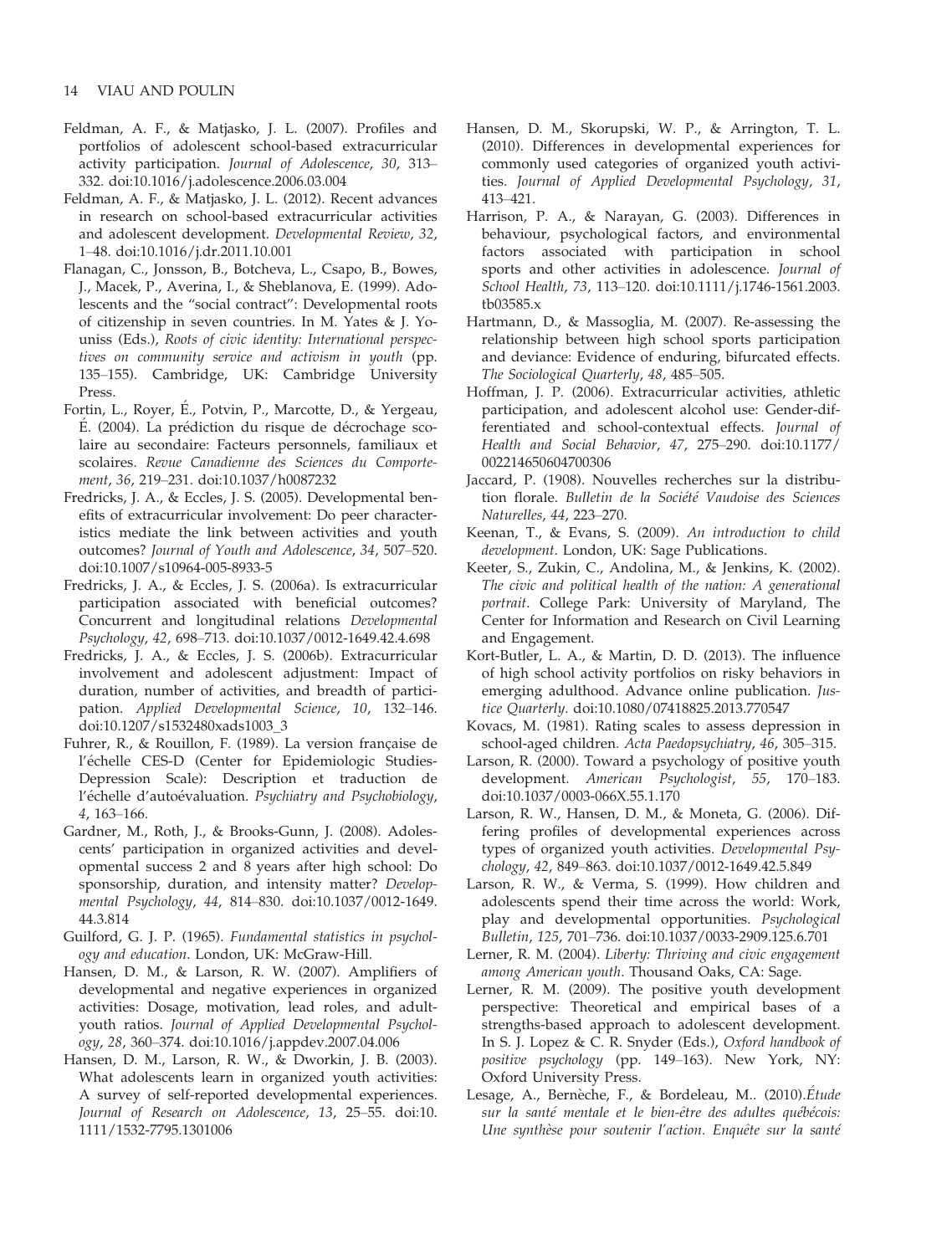dans les collectivités canadiennes (cycle 1.2). Québec, Canada: Institut de la statistique du Québec.

- Linver, M. R., Roth, J. L., & Brooks-Gunn, J. (2009). Patterns of adolescents' participation in organized activities: Are sports better when combined with others?. Developmental Psychology, 45, 354–367. doi:10.1037/ a0014133
- Mahoney, J. L. (2000). School extracurricular activity participation as a moderator in the development of antisocial patterns. Child Development, 71, 502–516. doi:10. 1111/1467-8624.00160
- Mahoney, J. L., Cairns, B. D., & Farmer, T. W. (2003). Promoting interpersonal competence and educational success through extracurricular activity participation. Journal of Educational Psychology, 95, 409–418. doi:10. 1037/0022-0663.95.2.409
- Mahoney, J. L., Harris, A. L., & Eccles, J. S. (2006). Organized activity participation, positive youth development, and the over-scheduling hypothesis. Social Policy Report, 20, 3–31.
- Marsh, H., & Kleitman, S. (2002). Extracurricular school activities: The good, the bad, and the nonlinear. Harvard Educational Review, 72, 464–514.
- Metzger, A., Crean, H. F., & Forbes-Jones, E. L. (2009). Patterns of organized activity participation in urban, early adolescents: Associations with academic achievement, problem behaviors, and perceived adult support. Journal of Early Adolescence, 29, 426–442. doi:10.1177/ 0272431608322949
- Miller, K. L., & Hoffman, J. H. (2009). Mental well-being and sport-related identities in college students. Sociology of Sport Journal, 26, 335–356.
- Nakache, J.-P., & Confais, J. (2005). Approche pragmatique de la classification: Arbres hiérarchiques, partitionnement. Paris, France: TECHNIP.
- Nelson, I. A., & Gastic, B. (2009). Street ball, swim team and the sour cream machine: A cluster analysis of out of school time participation portfolios. Journal of Youth and Adolescence, 38, 1172–1186. doi:10.1007/s10964-008- 9372-x
- Obradovic, J., & Masten, A. S. (2007). Developmental antecedents of young adult civic engagement. Applied Developmental Science, 11, 2–19. doi:10.1080/1088869070 9336720
- Patten, S. B., Wang, J. L., Williams, J. V., Currie, S., Beck, C. A., Maxwell, C. J., & El-Guebaly, N. (2006). Descriptive epidemiology of major depression in Canada. Canadian Journal of Psychiatry, 51, 84–90.
- Peck, S., Roeser, R. W., Zarrett, N. R., & Eccles, J. S. (2008). Exploring the role of extracurricular activity involvement in the educational resilience of vulnerable adolescents: Pattern- and variable-centered approaches. Journal of Social Issues, 64, 135–156. doi:10.1111/j. 1540-4560.2008.00552.x
- Powell, D. R., Peet, S. H., & Peet, C. E. (2002). Low income children's academic achievement and participation in out-of-school activities in 1st grade. Journal of

Research in Childhood Education, 16, 202–211. doi:10. 1080/02568540209594985

- Pratt, M. W., Hunsberger, B., Pancer, S. M., & Alisat, S. (2003). A longitudinal analysis of personal values socialization: Correlates of a moral self-ideal in late adolescence. Social Developement, 12, 563–585. doi:10. 1111/1467-9507.00249
- Radloff, L. S. (1977). The CES-D scale: A self-report depression scale for research in the general population. Applied Psychological Measurement, 1, 385–401. doi:10. 1177/014662167700100306
- Ramey, H. L., & Rose-Krasnor, L. (2012). Contexts of structured youth activities and positive youth development. Child Development Perspectives, 6, 85–91. doi:10. 1111/j.1750-8606.2011.00219.x
- Roeser, R. W., & Peck, S. C. (2003). Patterns and pathways of educational achievement across adolescence: A holistic-developmental perspective. New directions for child and adolescent development, 101, 39–62. doi:10.1002/ cd.81
- Roth, J. L. (2006). New steps: Considering patterns of participation. Social Policy Report, 15, 20–21.
- Saint-Laurent, L. (1990). Étude psychométrique de l'Inventaire de dépression pour enfants de Kovacs auprès d'un échantillon francophone. Revue Canadienne des Sciences du Comportement, 22, 377–384. doi:10.1037/ h0078990
- Silbereisen, R. K., & Lerner, R. M. (Eds.). (2007). Approaches to positive youth development. London, UK: Sage Publications.
- Smetana, J. G., & Metzger, A. (2005). Family and religious antecedents of civic involvement in middle class African American late adolescents. Journal of Research on Adolescence, 15, 325–352. doi:10.1111/j.1532-7795. 2005.00099.x
- Stubbe, J. H., Boomsma, D. I., & De Geus, E. J. C. (2005). Sports participation during adolescence: A shift from environmental to genetic factors. Medicine and Science in Sports and Exercise., 37, 563–570. doi:10.1249/01.MSS. 0000158181.75442.8B
- Tongeron, P. V. (2000). Reinterpreting modern culture: An introduction to Friedrich Nietzsche's philosophy. West Lafayette, IN, USA: Purdue University Press.
- UNESCO. (1997). International standard classification of education. Retrieved from http://www.uis.unesco. org/Education/Pages/international-standard-classification-of-education.aspx
- Weir, K., Stevenson, J., & Graham, P. (1980). Behavioral deviance and teacher ratings of prosocial behavior: Preliminary findings. Journal of the American Academy of Child Psychiatry, 19, 68–77. doi:10.1016/S0002-7138(09) 60653-1
- Youniss, J., McLellan, J. A., Su, Y., & Yates, M. (1999). The role of community service and identity development: Normative, unconventional, and deviant orientations. Journal of Adolescent Research, 14, 248–261. doi:10. 1177/0743558499142006